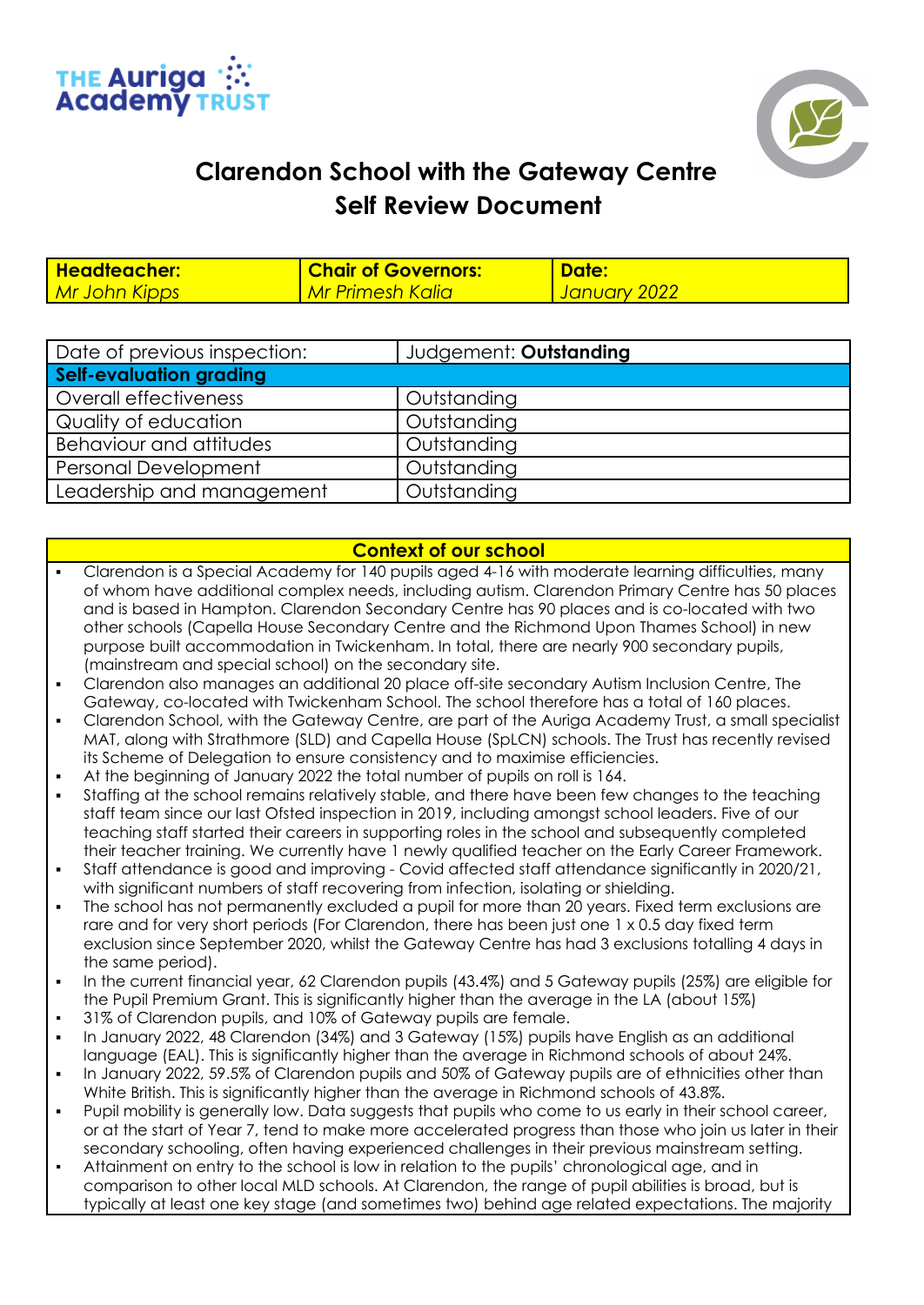of our Primary pupils are working on the EYFS framework. At the Gateway Centre, attainment on entry is more varied, but is typically in the lower average or average range.

- At Clarendon, 66% of Primary and 52% of Secondary pupils have a diagnosis of Autistic Spectrum Conditions. At Gateway, 100 % of pupils have an ASC diagnosis.
- At Clarendon, 8% of Primary and 22% of Secondary pupils have a diagnosis of Attention Deficit & Hyperactivity Disorder (ADHD). At Gateway, 30% have an ADHD diagnosis.
- At Clarendon, 20% of Primary and 12% of secondary pupils have significant sensory impairments, medical conditions or physical disabilities.
- At Clarendon, 8% or Primary and 10% of secondary pupils have epilepsy.
- A significant proportion of Clarendon parents/carers also have learning difficulties, leading to increased vulnerability for some families, greater dependency on social care and support networks and physical and/or mental health issues. The school funds a full time family partnership worker to support families experiencing challenges.
- The school is popular and heavily oversubscribed. Whilst a planning restriction on the Primary Centre site limits pupil numbers to 50, the secondary centre is routinely over number (99 pupils in 2020/21). This is exacerbated by tribunals naming additional pupils, leading to increased class sizes. This has led to necessary internal reorganisation for the current academic year, with our two previous smaller specialist classes (for pupils with much more complex needs) now subsumed into our other (larger) classes. The school will be closely monitoring the impact of this change on rates of pupil progress.

## **AFI's identified at the previous inspection and progress made:**

- **Life skills to be embedded in all subject areas**: Planning for all curriculum areas now clearly shows which life skills should be taught in that subject
- **Assessment systems continue to be refined and developed to meet the changing need of the pupil cohort, national frameworks and expectations**: Since our last inspection, significant changes have been made to our assessment systems to ensure that progress can be effectively and regularly monitored for all pupils and in all subjects.

## **Changes since the previous inspection**

Since the last inspection we have welcomed Capella House Secondary Centre, co-located with the Clarendon Secondary Centre, as part of the Trust. As of September 2021, the Richmond Upon Thames School (our co-located mainstream secondary school) is now full, being in its fifth year since opening. Relationships between the leadership and staff teams of the three schools are warm and effective, and there have been no issues between the schools to date.

| <b>Quality of Education</b>                                                                                                                                                                                                                                                                                                                                                                                                              |                                                                    |  |
|------------------------------------------------------------------------------------------------------------------------------------------------------------------------------------------------------------------------------------------------------------------------------------------------------------------------------------------------------------------------------------------------------------------------------------------|--------------------------------------------------------------------|--|
| Curriculum INTENT (design, ambition, cultural capital, range)                                                                                                                                                                                                                                                                                                                                                                            |                                                                    |  |
| <b>Evaluation</b>                                                                                                                                                                                                                                                                                                                                                                                                                        | <b>Evidence</b>                                                    |  |
| The curriculum is developed with the following aims in mind:<br>$\bullet$<br>To allow teachers to work together on all aspects of the curriculum<br>1.<br>To focus professional discourse on teaching and learning<br>2.<br>To move from curriculum delivery to curriculum development<br>3.<br>To produce a curriculum that can evolve and adapt to the changing<br>4.<br>needs of our students                                         | Records of staff<br>training, minutes of<br>staff meetings.        |  |
| 5. To produce a curriculum clearly focussed on life skills<br>The curriculum is developed with the following principles in mind:<br>$\blacksquare$<br>Evolution, not revolution; we start from where we are and roll out change<br>1.<br>as we move through our current curriculum<br>Quality over quantity in teaching and learning; we do not need to (or<br>2 <sub>1</sub><br>aim to) cover every aspect of the NC                    | Curriculum<br>documents, Life skills<br>Curriculum Leader<br>files |  |
| 3. Smarter, more efficient use of time: integrate assessment into teaching<br>and learning, upskill in the use of technology and plan to reduce the<br>bureaucratic workload                                                                                                                                                                                                                                                             | Arbor assessment<br>module                                         |  |
| The structure of the curriculum is organised as follows:<br>$\blacksquare$<br>Resources: modules of work (half-term length or less)<br>1.<br>Focussed learning objectives matched to 10-step assessment grids<br>2.<br>3.<br>Assessment tasks matched to 10-step assessment grids<br>Clear statement of skills developed in the module<br>4.<br>Continuously evolving digital resource bank organised into subjects and<br>5.<br>modules | Shared drives:<br>Curriculum<br><b>Arbor Assessments</b>           |  |
| End points, which we believe are clear to staff, include improved life skills,<br>٠<br>social skills, increased independence for each child at the level appropriate<br>to their needs, academic knowledge and learning skills to enable their                                                                                                                                                                                           |                                                                    |  |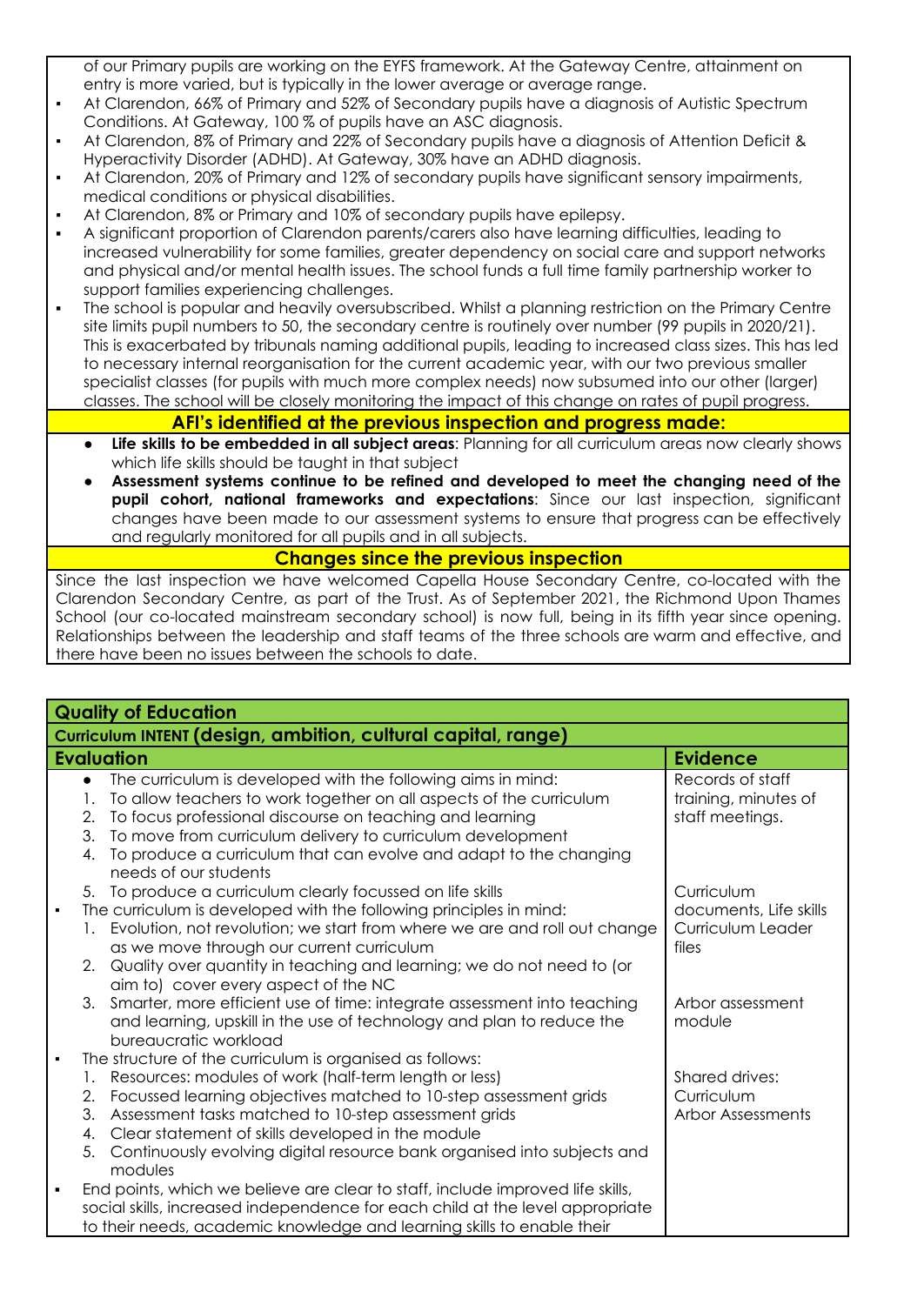|                | <b>Evaluation</b>                                                                                                                                      | <b>Evidence</b>                      |
|----------------|--------------------------------------------------------------------------------------------------------------------------------------------------------|--------------------------------------|
|                | retrieval, workload)                                                                                                                                   |                                      |
|                | IMPLEMENTATION (teaching and learning, leadership, assessment for learning, literacy,                                                                  |                                      |
|                | ensure that Gateway pupils can access it appropriately.                                                                                                | programmes                           |
|                | School. This is then adapted at an individual level by Gateway staff to                                                                                | timetables individual                |
|                | NB: For Gateway pupils, the curriculum followed is that of Twickenham                                                                                  | Gateway records,                     |
|                | and that our planning and resources reflect the diversity of our society.                                                                              |                                      |
|                | equality awareness is effectively addressed throughout all subject areas,                                                                              |                                      |
|                | equality objectives are met, that gender, ethnicity, sexuality and disability                                                                          | documents                            |
|                | The school's curriculum has been reviewed and revised to ensure that our                                                                               | <b>Curriculum Contents</b>           |
|                | Regulation and Restorative Justice approaches support both of these areas.                                                                             |                                      |
|                | resources also support FBV and SMSC. In addition, both our Zones of                                                                                    |                                      |
|                | themes form the basis of our assemblies, whilst the accompanying literacy                                                                              |                                      |
|                | we subscribe, has weekly themes supporting both of these areas. These                                                                                  | Assembly records                     |
|                | cultural development opportunities. "The Day" online publication, to which                                                                             |                                      |
|                | Our new enquiry based RE curriculum and SEND PSHCE curriculum include<br>specific links to fundamental British Values and spiritual, moral, social and | RE & PSHCE Subject<br>Leaders' file  |
|                | attending trips or visits, or provision of bespoke interventions.                                                                                      |                                      |
|                | removing barriers to full participation, for example by subsidising the cost of                                                                        | Strategy                             |
|                | Our Pupil Premium Strategy supports the aims of the curriculum offer by                                                                                | Pupil Premium                        |
|                | and in their Record of Achievement presentations.                                                                                                      |                                      |
|                | reflect very positively on these additional experiences in annual review meetings                                                                      |                                      |
|                | improved team-working, collaboration, engagement and well-being. Pupils                                                                                |                                      |
|                | These enrichment activities lead to improved outcomes for pupils, including                                                                            |                                      |
|                | gardening and, for Primary pupils, horse-riding.                                                                                                       | timetables                           |
|                | Yoga, dance, mindfulness, swimming, cycling/cycle maintenance,<br>6.                                                                                   | Primary & Secondary                  |
|                | Challenge Week to build confidence and encourage independence.                                                                                         | school journeys                      |
|                | primary centre and including our performing arts week and the Year 11                                                                                  | feedback after                       |
|                | Residential School Journeys, starting with an overnight camp at the                                                                                    | Parental and pupil                   |
|                | 5.                                                                                                                                                     |                                      |
|                | religious buildings and sporting fixtures.                                                                                                             |                                      |
|                | visits into the community, theatre, music, museums, wildlife, local history,                                                                           | visits                               |
|                | available to staff to enhance the learning of pupils. This includes life-skills                                                                        | Records of trips and                 |
|                | Educational visits, which are strongly encouraged and resources made<br>4.                                                                             | file                                 |
|                | Student council organised fun days, which include enrichment activities<br>3.                                                                          | <b>Enrichment Leaders</b>            |
|                | enrichment sessions or outside agencies are invited in.                                                                                                | Secondary timetable,                 |
|                | 2.<br>Enrichment activities for KS3 on Friday afternoons where staff offer                                                                             |                                      |
|                | 1. Outdoor learning opportunities including Forest School at Primary.                                                                                  | Primary timetable                    |
|                | curriculum, including:                                                                                                                                 |                                      |
| $\blacksquare$ | Clarendon offers an enrichment programme as part of its broader                                                                                        |                                      |
|                | the curriculum which has evolved over many years.                                                                                                      |                                      |
|                | curriculum for our pupils, others have worked together to develop and refine                                                                           |                                      |
|                | they have used curriculum resources for SEND pupils to develop a bespoke                                                                               |                                      |
|                | most useful content for our MLD pupils in a variety of ways. In some cases                                                                             | and records                          |
|                | Subject leaders, in collaboration with their colleagues, have identified the                                                                           | Subject leaders files                |
|                | curriculum through weekly, mid-term and yearly planning documents.                                                                                     |                                      |
|                | As an Academy, we do not follow the National Curriculum, though it does<br>inform our own curriculum. Curriculum leaders monitor coverage of the       | Subject leaders files<br>and records |
|                | primary curriculum.                                                                                                                                    |                                      |
|                | secondary curriculum, and these overlap content for the comprehensive                                                                                  |                                      |
|                | a full set of Content Documents detailing knowledge and skills for the                                                                                 |                                      |
|                | Our curriculum sets out the knowledge and skills that pupils will gain. There is                                                                       | documents                            |
| $\blacksquare$ | provided for pupils and adapt to changing cohorts every year.                                                                                          | Curriculum content                   |
|                | Curriculum (NC). Our teachers differentiate the learning experiences                                                                                   |                                      |
|                | difficulties and additional complex needs, and is informed by the National                                                                             | term planning                        |
|                | The curriculum is built around our pupils who have moderate learning                                                                                   |                                      |
|                | topic is revisited.                                                                                                                                    | Short and medium                     |
|                |                                                                                                                                                        |                                      |
|                | with a clear hierarchical curriculum structure set out in the content<br>documents that pupils can access at the appropriate level each time that a    | documents                            |
|                | Our curriculum is sequenced to enable pupils to achieve these end points,                                                                              | <b>Curriculum Contents</b>           |
|                | qualifications or accredited courses.                                                                                                                  |                                      |
|                | active participation in life-long learning and, where appropriate, a range of                                                                          |                                      |
|                |                                                                                                                                                        |                                      |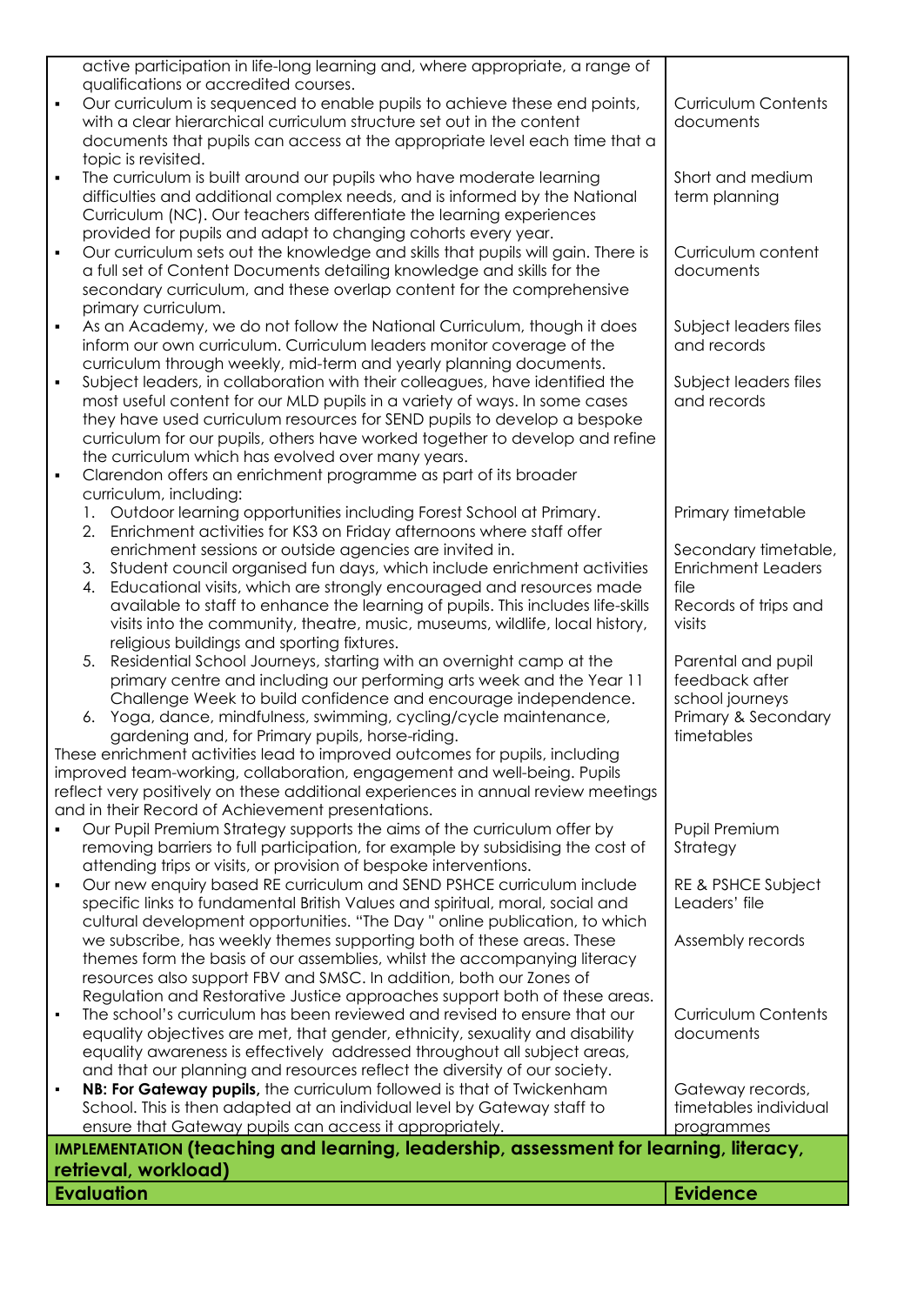| $\blacksquare$ | Our Curriculum content documents set out aims and learning objectives                                                                                              | Curriculum content              |
|----------------|--------------------------------------------------------------------------------------------------------------------------------------------------------------------|---------------------------------|
|                | that build on the skills and knowledge of previous years and topics, but that                                                                                      | documents and                   |
|                | necessarily overlap for pupils that need to revisit skills and concepts. At the                                                                                    | progression maps                |
|                | Primary Centre, many pupils are still working at Early Years and Foundation                                                                                        |                                 |
|                | Stage levels, and the Primary curriculum reflects the developmental stages<br>of learning in each subject area. At the secondary centre, our progression           | Arbor Assessment                |
|                | maps are kept on Arbor, our MIS. These set out for each subject an                                                                                                 | module                          |
|                | hierarchical sequence of knowledge and skills, which is used to assess pupil                                                                                       |                                 |
|                | progress and inform the planning of teaching and learning.                                                                                                         |                                 |
| $\blacksquare$ | Teaching staff differentiate learning activities, use small steps (and                                                                                             | Short & medium term             |
|                | sometimes very small steps) in their teaching, and provide time for pupils to                                                                                      | planning                        |
|                | practice and consolidate at each stage.                                                                                                                            |                                 |
| $\blacksquare$ | A principle of the Clarendon secondary curriculum is quality over quantity.                                                                                        | Curriculum content              |
|                | Here, the curriculum has two strands, the INCLUSIVE curriculum, which the                                                                                          | documents and                   |
|                | majority of pupils access at an appropriate level, differentiated according                                                                                        | subject Leader's files          |
|                | to need, and the CONTINUOUS curriculum, focussing on specific key skills                                                                                           |                                 |
|                | and concepts taken from the inclusive curriculum and developed further to                                                                                          |                                 |
|                | provide the opportunity for individually identified pupils to develop those                                                                                        |                                 |
|                | skills and concepts continuously in a variety of contexts.                                                                                                         |                                 |
| $\blacksquare$ | Teachers are currently working to understand where each lesson/series of                                                                                           | Curriculum contents             |
|                | lessons fit/s into the knowledge and skills pupils' might already have or are<br>building towards, given significant changes to our curriculum in 2020/21. Our     | documents                       |
|                | contents documents and subject grids map this out, and this will be further                                                                                        |                                 |
|                | embedded in 2021/22                                                                                                                                                |                                 |
| $\blacksquare$ | Pupils are progressing well through the curriculum, as demonstrated in termly                                                                                      | Assessment data (JK)            |
|                | assessments and annual review reporting. We will continue to monitor this                                                                                          |                                 |
|                | carefully, especially for those pupils joining mid-phase.                                                                                                          |                                 |
| $\blacksquare$ | Learning walks and monitoring show that the quality of teachers' curriculum                                                                                        | School Development              |
|                | area knowledge in delivering the curriculum is good, though we have                                                                                                | Plan                            |
|                | identified areas for a specific focus in 2021/22, including the further                                                                                            |                                 |
|                | embedding of Communication strategies, Talk for Writing and Maths Mastery                                                                                          |                                 |
|                | at Primary, and phonics teaching and progression strategies in STEM subjects                                                                                       |                                 |
|                | at secondary. We aim to achieve further improvement through:                                                                                                       |                                 |
|                | INSET and CPD (both in-house and externally provided)<br>1.<br>Learning walks by subject leaders, reporting back to SLT and to staff<br>2.                         | <b>INSET and CPD</b><br>records |
|                | meetings                                                                                                                                                           | Subject Leader files            |
|                | 3. SLT learning walks and formal observations with an identified curriculum                                                                                        | Learning wolk &                 |
|                | and/or teaching & learning focus                                                                                                                                   | formal observation              |
|                | 4. Subject leaders monitoring weekly planning and scrutinising work,                                                                                               | records                         |
|                | identifying issues swiftly and putting plans in place to tackle them                                                                                               | Subject Leader files            |
|                | Development through staff meetings, and through the sharing of good<br>5.                                                                                          |                                 |
|                | practice, both internally and through our Trust.                                                                                                                   |                                 |
|                | The vast majority of pupils and parents believe the pupils to be making good                                                                                       | Staff meeting records           |
|                | progress. Some pupils (and a few of their parents) struggle to come to terms<br>with their learning difficulties, which can require sensitive handling by staff. A | <b>Annual Review</b>            |
|                | few pupils have identified that they would like to make more progress in                                                                                           | documents,                      |
|                | some areas - these are prioritised for individual or small groups interventions                                                                                    | intervention logs &             |
|                | in the appropriate subject.                                                                                                                                        | records                         |
| $\blacksquare$ | 97% of parents felt that their child was making good progress at Clarendon,                                                                                        | <b>Parent Satisfaction</b>      |
|                | and 100% felt that teaching was good (Parent Satisfaction Survey 2020)                                                                                             | Survey 2020                     |
| $\blacksquare$ | 76% of pupils felt that they were well taught. 88% said teachers expected                                                                                          | <b>Pupil Satisfaction</b>       |
|                | them to work hard and do their best (Pupil Satisfaction Survey 2018)                                                                                               | survey 2018                     |
| ٠              | Whilst progress and sequencing is clearly evident in pupil's work and what is                                                                                      |                                 |
|                | recorded, it will not necessarily be the same for all subjects. Many of our                                                                                        |                                 |
|                | pupils excel in practical subjects, and staff are careful to reduce any barriers<br>to progress that might be caused by the requirement for lengthy written        |                                 |
|                | accounts, for example. For English and maths, Golden books are kept of half                                                                                        | Golden Books                    |
|                | termly moderated and annotated "best work" which clearly demonstrate                                                                                               |                                 |
|                | progress over time.                                                                                                                                                |                                 |
| ٠              | Teacher assessment and annual standardised test data is carefully                                                                                                  | Assessment data (JK)            |
|                | monitored and evaluated, and informs teachers' planning. Regular                                                                                                   |                                 |
|                | assessments do, however, show that some pupils are not always able to                                                                                              |                                 |
|                | embed knowledge effectively - many of our pupils have specific difficulties                                                                                        |                                 |
|                | with working memory. Teachers use assessments to begin their teaching                                                                                              |                                 |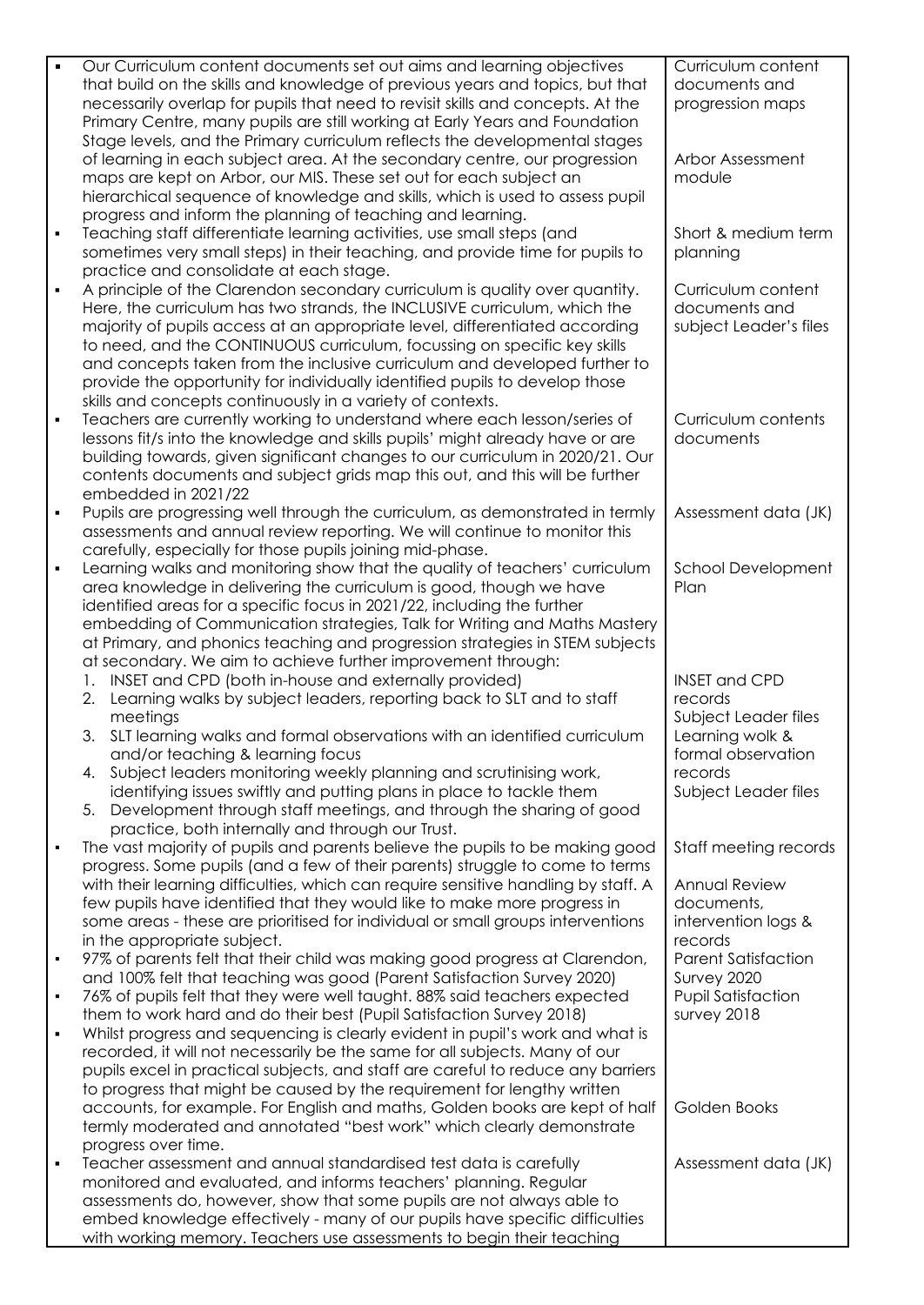|                | where pupils are year on year, and to consolidate and revise previous<br>learning.                                                                       | Short/medium term<br>planning |
|----------------|----------------------------------------------------------------------------------------------------------------------------------------------------------|-------------------------------|
|                | The school's assessment strategies assist teachers in producing clear next                                                                               |                               |
|                | steps for pupils. At Primary, this is through the developmental curriculum map                                                                           | Primary Head of               |
|                | documents, and at secondary through our progression maps on Arbor,                                                                                       | Centre assessment             |
|                | developed for each subject area.                                                                                                                         | records, Arbor.               |
| $\blacksquare$ | Teachers assess all pupils half termly in English and maths, and termly in other                                                                         |                               |
|                | subjects. All subjects are also assessed for the child's annual review.                                                                                  | Arbor assessments             |
|                | Standardised tests in reading, maths and spelling are completed annually<br>(and on entry to provide a baseline for new pupils).                         | Standardised test             |
|                | Leaders understand the limitations of assessment and have worked to                                                                                      | results                       |
|                | reduce unnecessary or unhelpful assessments. We collect and use data                                                                                     |                               |
|                | effectively and have developed bespoke assessment tools to support the                                                                                   |                               |
|                | teaching and learning of MLD pupils.                                                                                                                     |                               |
|                | Reading is given a very high priority throughout the school, and pupil                                                                                   |                               |
|                | progress in reading is excellent.                                                                                                                        | Standardised reading          |
|                | 1. Pupils read to an adult every day in school                                                                                                           | test results                  |
|                | 2. Reading records are kept, with comments on vocabulary and<br>comprehension                                                                            | Reading records               |
|                | "little and often" use of Nessy (phonics) and Spellzone (phonics and<br>3.                                                                               |                               |
|                | spelling patterns)                                                                                                                                       | Timetables, short term        |
|                | Use of "Letters and Sounds" phonics strategy<br>4.                                                                                                       | plans                         |
|                | Additional strategies other than phonics for those secondary pupils with<br>5.                                                                           | Subject Leaders files         |
|                | conditions that mean phonics are less effective                                                                                                          |                               |
|                | Hyperlexia is a feature of a number of our pupils (particularly those with<br>6.                                                                         |                               |
|                | ASC) - for these pupils teaching comprehension is a priority                                                                                             |                               |
|                | Reading Catch-up programmes for pupils making less than expected<br>7.<br>progress                                                                       | Intervention records          |
|                | Use of AppWriter and Google tools to provide access for lower ability<br>8.                                                                              |                               |
|                | readers, to support their reading strategies and knowledge of words and                                                                                  | Subject Leaders files         |
|                | sounds, and to support their writing and knowledge of language                                                                                           |                               |
|                | For Gateway pupils, staff liaise closely with teaching colleagues in<br>$\bullet$                                                                        |                               |
|                |                                                                                                                                                          |                               |
|                | Twickenham school to ensure that regular assessments can inform                                                                                          | Gateway pupil                 |
|                | planning and allow for identification of gaps in learning or slower than                                                                                 | assessments,                  |
|                | expected progress, which can then be addressed by specific                                                                                               | intervention records          |
|                | interventions or specialised differentiation of work within the Centre                                                                                   | and case studies              |
|                | <b>IMPACT</b> (achievements, examination results, destinations)                                                                                          |                               |
|                | <b>Evaluation</b>                                                                                                                                        | <b>Evidence</b>               |
|                | National comparative attainment and progress data is unavailable                                                                                         | Flight path, Governor         |
|                | specifically for pupils with moderate learning difficulties. Clarendon has                                                                               | Targets and results,          |
|                | worked with a group of four Good and Outstanding MLD schools regionally                                                                                  | Standardised test             |
|                | over the last 8 years to aggregate data to provide a "flight path" of<br>expected outcomes from given starting points. This data is reviewed and         | results (JK)                  |
|                | added to biennially. Clarendon targets are then set based on upper quartile                                                                              |                               |
|                | progress from this flight path data set. Our cohorts can be very varied - but                                                                            |                               |
|                | since the pupils' starting points are taken into account, flight path targets                                                                            |                               |
|                | are still both challenging and achievable.                                                                                                               |                               |
| $\blacksquare$ | For standardised tests, targets are set to improve further from historical rates                                                                         |                               |
| $\blacksquare$ | of progress.                                                                                                                                             |                               |
|                | In 2020/21:<br>73% of pupils achieved upper quartile progress according to maths                                                                         | Governor Targets and          |
|                | teacher assessments (flight path target)                                                                                                                 | Results (JK), Minutes         |
|                | 73% of pupils achieved upper quartile progress according to writing<br>2.                                                                                | of Pupils Attainment,         |
|                | teacher assessments (flight path targets)                                                                                                                | Achievement &                 |
|                | 93.6% of pupils made progress in reading, with an average improvement<br>3.                                                                              | <b>Wellbeing Committee</b>    |
|                | of 10.9 months in the year (standardised test results*)                                                                                                  |                               |
|                | 4. 88% of pupil made progress in spelling, with an average improvement of                                                                                |                               |
|                | 8.1 months in the year (standardised test results*)<br>87.2% of pupils made progress in maths, with an average improvement<br>5.                         |                               |
|                | of 7.1 months in the year (standardised test results*)                                                                                                   |                               |
|                | 6. Our 18 Year 11 pupils achieved an average point score of 149.9 (up from<br>112.8 the previous year), and took a total of 28 GCSEs, 31 BTEC (Level 1), | Examination results           |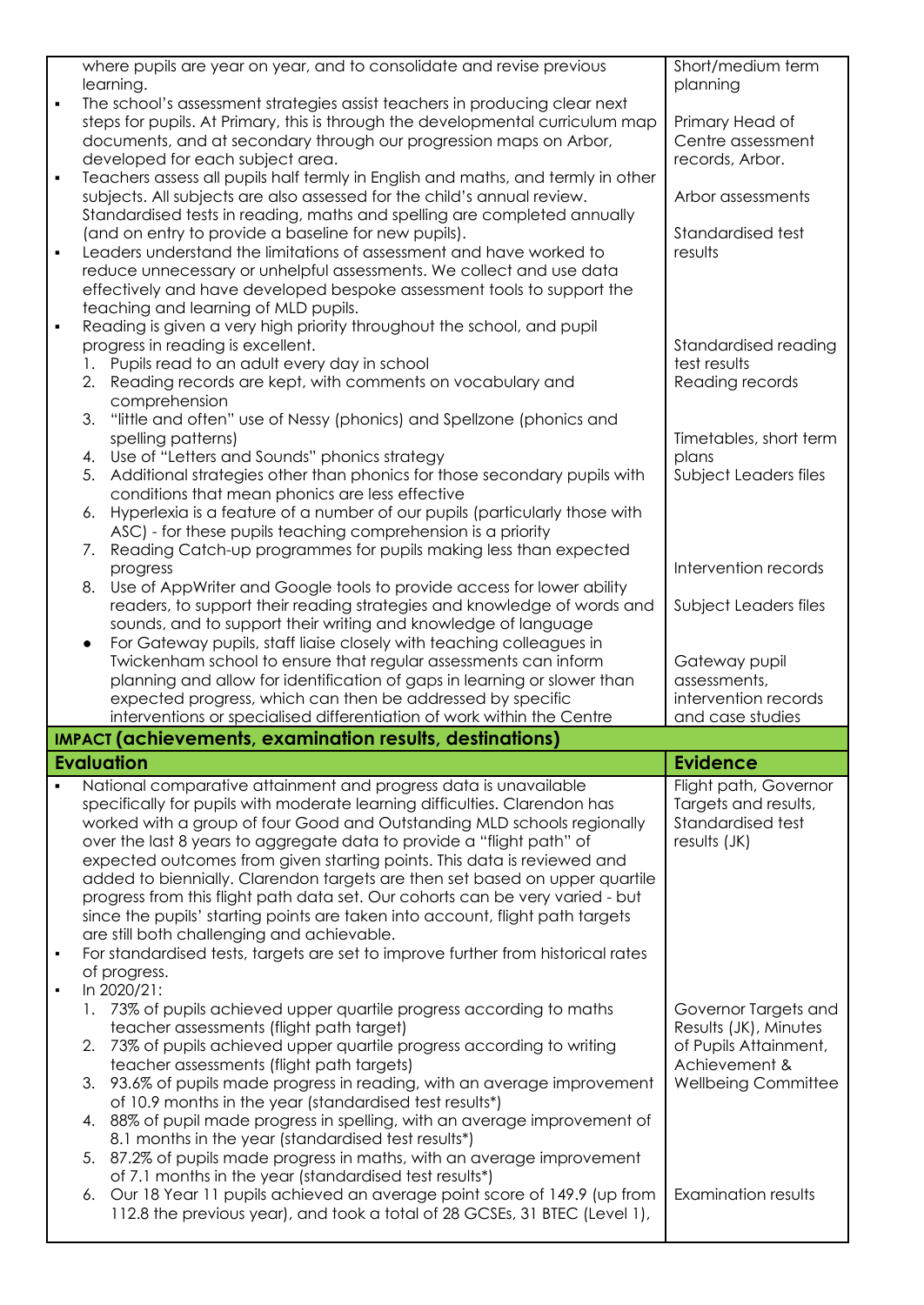|                | 9 functional skills (Level 1) and 3 functional skills (Level 2) qualifications,                  |                     |
|----------------|--------------------------------------------------------------------------------------------------|---------------------|
|                | with a 100% pass rate. 71% of GCSEs were at grade 4 or above.                                    |                     |
|                | 7. 44% of Year 11 pupils left with a reading age at or above their                               |                     |
|                |                                                                                                  |                     |
|                | chronological age. and 83% left with a reading age above 11 years                                |                     |
|                | (and therefore able to read functionally)                                                        |                     |
|                | 8. Our 2 Year 11 Gateway pupils achieved an average point score of 222                           |                     |
|                | (up from 157.9 the previous year), and took a total of 12 GCSEs, 50% at                          |                     |
|                | Grade 4 or above.                                                                                |                     |
|                | *NB: COVID has had a negative impact on the progress of some pupils -                            |                     |
|                | particularly those absent for lengthy periods of the Spring Term 2021 and                        |                     |
|                | unable/unwilling to access our virtual offer. Standardised testing was                           |                     |
|                | readministered on their return to identify gaps, and specific interventions put in               |                     |
|                | place to close these. Teacher assessments at the end of the Summer Term 2021                     |                     |
|                | showed a significant narrowing of these gaps. We will be continuing to identify                  |                     |
|                | new gaps throughout the pandemic, and to provide specific interventions to                       |                     |
|                | address them, carefully monitoring progress in 2021/22 to ensure that pupils                     |                     |
|                | return to their pre-pandemic trajectory.                                                         |                     |
|                | Our curriculum offer is constantly reviewed to ensure that pupils are                            |                     |
|                | provided with appropriate challenge and, in KS4, that they have                                  |                     |
|                | opportunities to take appropriate qualifications where possible.                                 | Leavers Destination |
| $\blacksquare$ | The majority of pupils go to college post 16. Of the 18 year 11 pupils in                        | Reports             |
|                | 2020/21, 14 have started college courses, 3 have gone to special school                          |                     |
|                | sixth form provisions, and one is awaiting an appropriate college placement.                     |                     |
|                | Quality of Education - areas to further embed/develop                                            |                     |
|                | Ongoing monitoring by senior leaders has identified the following areas for further development: |                     |
|                | 1. At Primary, we are working to embed further our total communication strategy, and to continue |                     |
|                | to develop Maths Mastery.                                                                        |                     |
|                | 2. At Secondary, we are working to develop further our phonics teaching, and to introduce        |                     |
|                | transactional elements of the SCERTs programme.                                                  |                     |
| 3.             | Across both Clarendon settings we are working to embed consistency and progression within our    |                     |
|                | newly revised curriculum                                                                         |                     |
| 4.             | At Gateway, we are continuing to develop our partnership working with Twickenham School          |                     |
|                | (where the majority of teaching is provided)                                                     |                     |
|                |                                                                                                  |                     |

5. Across all settings, we are working to ensure that good practice is effectively shared and disseminated.

|                                  | <b>Behaviour and Attitudes</b>                                                                                                                                                                                                                                                |                                                                        |  |
|----------------------------------|-------------------------------------------------------------------------------------------------------------------------------------------------------------------------------------------------------------------------------------------------------------------------------|------------------------------------------------------------------------|--|
|                                  | High expectations, consistency, fairness                                                                                                                                                                                                                                      |                                                                        |  |
|                                  | <b>Evaluation</b>                                                                                                                                                                                                                                                             | <b>Evidence</b>                                                        |  |
| $\blacksquare$                   | Pupil behaviour is extremely good, and improving. Both sites have a<br>calm, orderly atmosphere and pupils are generally polite, focussed on<br>learning and well-behaved.                                                                                                    | Observations, Behaviour<br>data from Arbor and/or<br><b>SLEUTH</b>     |  |
| $\blacksquare$                   | All classroom based staff are Team Teach trained and skilled in<br>de-escalation strategies.                                                                                                                                                                                  | <b>Team Teach records</b>                                              |  |
| $\blacksquare$<br>$\blacksquare$ | Bullying behaviours are very rare and firmly and swiftly addressed,<br>according to the school's behaviour and anti-bullying policies.<br>Behaviour in the playgrounds, corridors and lunch-halls is good, and                                                                | Arbor/Sleuth data, pupil and<br>parent satisfaction data.<br>Policies. |  |
|                                  | very closely supervised due to the large numbers of pupils with medical<br>conditions. Some of our pupils are still developing early play and social<br>skills - staff are available to lead play and encourage interaction where<br>appropriate.                             |                                                                        |  |
| $\blacksquare$                   | Some pupils exhibit behaviours as a result of their condition (eg: ASC or<br>mental health issues). We recognise that behaviour is communication<br>and that it is not always appropriate to apply the same sanctions<br>consistently for some behaviours or for some pupils. | Behaviour policy.                                                      |  |
| $\blacksquare$                   | Clarendon has never permanently excluded any child under its current<br>leadership (since 2006)                                                                                                                                                                               | Exclusion data                                                         |  |
| $\blacksquare$                   | Fixed term exclusions are extremely rare. There were no fixed term<br>exclusions at Clarendon in 2019/20, and one (1.0 day) fixed term<br>exclusion in 2020/21.                                                                                                               | Exclusion data, HT reports to<br>Governors.                            |  |
| $\blacksquare$                   | Pupils who have needed any physical intervention from staff in the last<br>12 month period have a behaviour support plan to mitigate the risk of                                                                                                                              | Arbor/Sleuth data and BSPs                                             |  |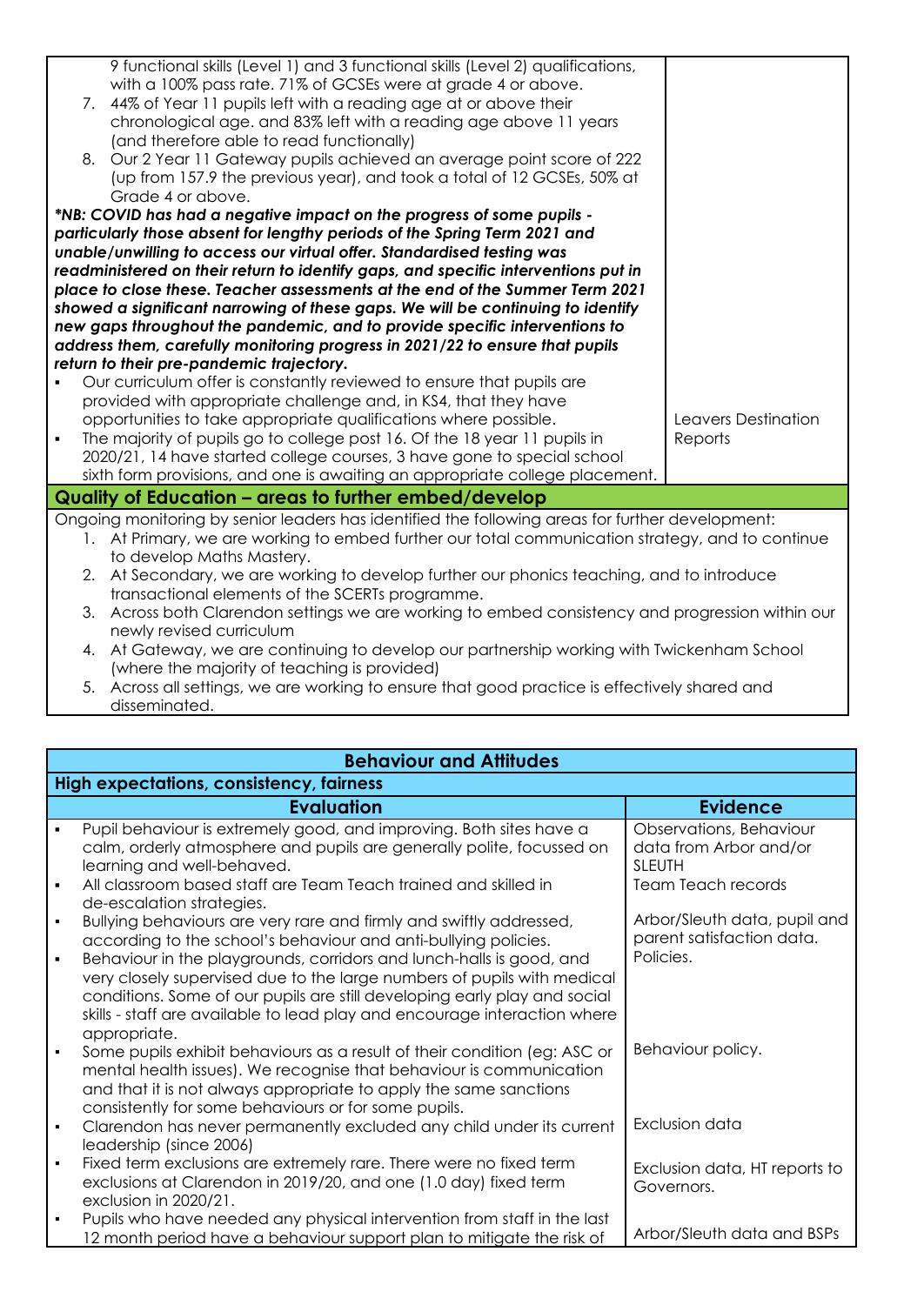|                | this being necessary again. At present 15 pupils (5 primary and 10<br>secondary) have BSPs. This is the lowest number since at least 2006.<br>Pastoral support is very well developed and includes a range of<br>interventions that can be offered, with a team of staff led by an<br>Assistant Headteacher.<br>The Parent Satisfaction Survey 2020 found that:<br>100% of parents agreed that pupils at the school behave well<br>100% of parents agreed that the school is a safe place<br>2.<br>3.<br>94% of parents state that bullying issues are taken seriously and<br>dealt with effectively at Clarendon<br>4. 94% of parents state their child is not bullied/harassed at school<br>The Pupil Satisfaction Survey 2018 found that:<br>62% of pupils felt that pupils behaved well in school<br>93% of pupils felt that staff treated them with dignity & respect<br>2.<br>3. 76% of pupils felt happy and safe in school | Pastoral Lead records,<br>intervention logs.<br><b>Parent Satisfaction Survey</b><br>2020<br><b>Pupils Satisfaction Survey</b><br>2018 (New survey due in<br>2022) |
|----------------|------------------------------------------------------------------------------------------------------------------------------------------------------------------------------------------------------------------------------------------------------------------------------------------------------------------------------------------------------------------------------------------------------------------------------------------------------------------------------------------------------------------------------------------------------------------------------------------------------------------------------------------------------------------------------------------------------------------------------------------------------------------------------------------------------------------------------------------------------------------------------------------------------------------------------------|--------------------------------------------------------------------------------------------------------------------------------------------------------------------|
|                | Learners' attitudes                                                                                                                                                                                                                                                                                                                                                                                                                                                                                                                                                                                                                                                                                                                                                                                                                                                                                                                |                                                                                                                                                                    |
|                | <b>Evaluation</b>                                                                                                                                                                                                                                                                                                                                                                                                                                                                                                                                                                                                                                                                                                                                                                                                                                                                                                                  | <b>Evidence</b>                                                                                                                                                    |
|                | Learners attitudes to school are very good, and pupils want to                                                                                                                                                                                                                                                                                                                                                                                                                                                                                                                                                                                                                                                                                                                                                                                                                                                                     | <b>Pupil Satisfaction Survey</b>                                                                                                                                   |
|                | attend.                                                                                                                                                                                                                                                                                                                                                                                                                                                                                                                                                                                                                                                                                                                                                                                                                                                                                                                            | 2018, Attendance data,                                                                                                                                             |
|                | <b>Attendance and Punctuality</b>                                                                                                                                                                                                                                                                                                                                                                                                                                                                                                                                                                                                                                                                                                                                                                                                                                                                                                  |                                                                                                                                                                    |
|                | <b>Evaluation</b>                                                                                                                                                                                                                                                                                                                                                                                                                                                                                                                                                                                                                                                                                                                                                                                                                                                                                                                  | <b>Evidence</b>                                                                                                                                                    |
| $\blacksquare$ | Attendance is generally good, and better than National Comparative<br>data for similar schools.                                                                                                                                                                                                                                                                                                                                                                                                                                                                                                                                                                                                                                                                                                                                                                                                                                    | Attendance Data, Governor<br>targets etc.                                                                                                                          |
| ٠              | COVID has had a significant impact on attendance since 2020,                                                                                                                                                                                                                                                                                                                                                                                                                                                                                                                                                                                                                                                                                                                                                                                                                                                                       |                                                                                                                                                                    |
|                | despite the school being open to pupils throughout both lockdown                                                                                                                                                                                                                                                                                                                                                                                                                                                                                                                                                                                                                                                                                                                                                                                                                                                                   |                                                                                                                                                                    |
|                | periods. Challenging attendance targets have been set by Governors                                                                                                                                                                                                                                                                                                                                                                                                                                                                                                                                                                                                                                                                                                                                                                                                                                                                 |                                                                                                                                                                    |
|                | and are monitored by school leaders and our SIP. Half term meetings<br>with our Education Welfare Officer focus on taking swift action to                                                                                                                                                                                                                                                                                                                                                                                                                                                                                                                                                                                                                                                                                                                                                                                          |                                                                                                                                                                    |
|                | tackle non-attendance. This is a priority on the School Development                                                                                                                                                                                                                                                                                                                                                                                                                                                                                                                                                                                                                                                                                                                                                                                                                                                                |                                                                                                                                                                    |
|                | Plan in 2021/22.                                                                                                                                                                                                                                                                                                                                                                                                                                                                                                                                                                                                                                                                                                                                                                                                                                                                                                                   |                                                                                                                                                                    |
| $\blacksquare$ | Where any pupil attendance has been poor, support for families has                                                                                                                                                                                                                                                                                                                                                                                                                                                                                                                                                                                                                                                                                                                                                                                                                                                                 | FPW records of support,                                                                                                                                            |
|                | been initiated through effective partnership working by our Family<br>Partnership Worker and EWO.                                                                                                                                                                                                                                                                                                                                                                                                                                                                                                                                                                                                                                                                                                                                                                                                                                  | minutes of attendance<br>meetings                                                                                                                                  |
|                | All pupils have returned to school following the pandemic. One pupil is                                                                                                                                                                                                                                                                                                                                                                                                                                                                                                                                                                                                                                                                                                                                                                                                                                                            | Attendance Data                                                                                                                                                    |
|                | currently seeking a change of placement due to significant mental                                                                                                                                                                                                                                                                                                                                                                                                                                                                                                                                                                                                                                                                                                                                                                                                                                                                  |                                                                                                                                                                    |
|                | health concerns.                                                                                                                                                                                                                                                                                                                                                                                                                                                                                                                                                                                                                                                                                                                                                                                                                                                                                                                   |                                                                                                                                                                    |
|                | Relationships reflect a positive and respective culture                                                                                                                                                                                                                                                                                                                                                                                                                                                                                                                                                                                                                                                                                                                                                                                                                                                                            |                                                                                                                                                                    |
|                | <b>Evaluation</b>                                                                                                                                                                                                                                                                                                                                                                                                                                                                                                                                                                                                                                                                                                                                                                                                                                                                                                                  | <b>Evidence</b>                                                                                                                                                    |
| $\blacksquare$ | There is a positive and respectful school culture in which staff know and<br>care about pupils.                                                                                                                                                                                                                                                                                                                                                                                                                                                                                                                                                                                                                                                                                                                                                                                                                                    | Observation, parent                                                                                                                                                |
| $\blacksquare$ | 93% of pupils stated that staff treated them with dignity and respect                                                                                                                                                                                                                                                                                                                                                                                                                                                                                                                                                                                                                                                                                                                                                                                                                                                              | feedback.<br><b>Pupil Satisfaction Survey</b>                                                                                                                      |
|                | (Pupil Satisfaction Survey 2018)                                                                                                                                                                                                                                                                                                                                                                                                                                                                                                                                                                                                                                                                                                                                                                                                                                                                                                   | 2018                                                                                                                                                               |
| $\blacksquare$ | 98% of parents stated that staff treated their child with dignity and                                                                                                                                                                                                                                                                                                                                                                                                                                                                                                                                                                                                                                                                                                                                                                                                                                                              | <b>Parent Satisfaction Survey</b>                                                                                                                                  |
| $\blacksquare$ | respect (Parent Satisfaction Survey 2020)<br>Staff explicitly teach and model social norms and courteous behaviour                                                                                                                                                                                                                                                                                                                                                                                                                                                                                                                                                                                                                                                                                                                                                                                                                 | 2020                                                                                                                                                               |
|                | across the school, and demonstrate fundamental British values,                                                                                                                                                                                                                                                                                                                                                                                                                                                                                                                                                                                                                                                                                                                                                                                                                                                                     | Observation                                                                                                                                                        |
|                | including tolerance and valuing diversity.                                                                                                                                                                                                                                                                                                                                                                                                                                                                                                                                                                                                                                                                                                                                                                                                                                                                                         |                                                                                                                                                                    |
| $\blacksquare$ | All staff have high expectations of pupil behaviour, and ensure that all                                                                                                                                                                                                                                                                                                                                                                                                                                                                                                                                                                                                                                                                                                                                                                                                                                                           |                                                                                                                                                                    |
|                | colleagues are treated respectfully by pupils. Where issues occur, we<br>use Restorative Justice principles to ensure changes in behaviour.                                                                                                                                                                                                                                                                                                                                                                                                                                                                                                                                                                                                                                                                                                                                                                                        | Arbor/SLEUTH data                                                                                                                                                  |
| $\blacksquare$ | Bullying, discriminatory behaviours and peer on peer abuse Is very rare.                                                                                                                                                                                                                                                                                                                                                                                                                                                                                                                                                                                                                                                                                                                                                                                                                                                           | Parent and pupil                                                                                                                                                   |
|                | When identified, these are dealt with quickly, consistently and                                                                                                                                                                                                                                                                                                                                                                                                                                                                                                                                                                                                                                                                                                                                                                                                                                                                    | Satisfaction Survey results                                                                                                                                        |
| $\blacksquare$ | effectively. (See parent and pupil satisfaction survey results above).<br>3 incidents of racist behaviour (peer on peer name-calling) were                                                                                                                                                                                                                                                                                                                                                                                                                                                                                                                                                                                                                                                                                                                                                                                         |                                                                                                                                                                    |
|                | recorded in 2020/21 across the school. This number has fallen year on                                                                                                                                                                                                                                                                                                                                                                                                                                                                                                                                                                                                                                                                                                                                                                                                                                                              | Racist Incident logs (Arbor)                                                                                                                                       |
|                | year for the last 10 years. Each incident is recorded and dealt with by                                                                                                                                                                                                                                                                                                                                                                                                                                                                                                                                                                                                                                                                                                                                                                                                                                                            |                                                                                                                                                                    |
|                | senior leaders.                                                                                                                                                                                                                                                                                                                                                                                                                                                                                                                                                                                                                                                                                                                                                                                                                                                                                                                    | Homophobic incident logs                                                                                                                                           |
| $\blacksquare$ | 1 incident of homophobic behaviour (peer on peer name-calling) was<br>recorded in 2020/21. This number has fallen year on year for the last 10                                                                                                                                                                                                                                                                                                                                                                                                                                                                                                                                                                                                                                                                                                                                                                                     | (Arbor)                                                                                                                                                            |
|                | years. Each incident is recorded and dealt with by senior leaders.                                                                                                                                                                                                                                                                                                                                                                                                                                                                                                                                                                                                                                                                                                                                                                                                                                                                 |                                                                                                                                                                    |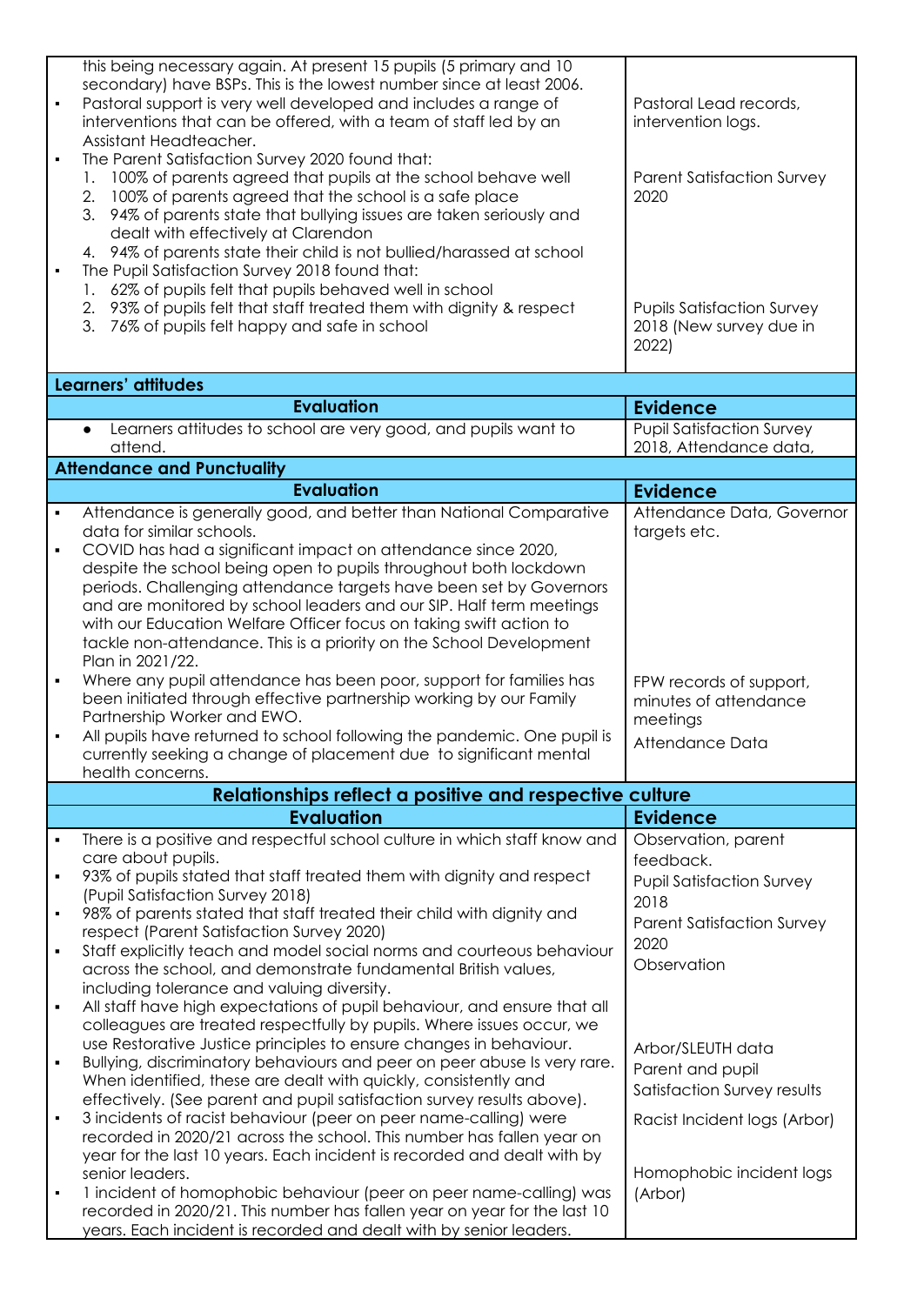| 100% of parents agreed that Clarendon encourages their child to<br>develop resilience, deal with risks appropriately and behave safely. | Parent Satisfaction Survey<br>$\mid$ 2020 |
|-----------------------------------------------------------------------------------------------------------------------------------------|-------------------------------------------|
|                                                                                                                                         |                                           |

**Behaviour and Attitudes – areas to further embed/develop**

1. School Leaders are currently considering how they might more effectively measure the impact of pastoral and Mental Health initiatives and interventions (including Charge-up, Restorative Justice, Mentoring, ELSA, counselling and Art Therapy)

2. Improvements to pupil attendance (largely as a result of the pandemic) are a priority this year, and included on the school development plan.

|                                  | <b>Personal Development</b>                                                                                                                                                                                                                                                                                                                                                                                                                                                                                                                                                                 |                                             |
|----------------------------------|---------------------------------------------------------------------------------------------------------------------------------------------------------------------------------------------------------------------------------------------------------------------------------------------------------------------------------------------------------------------------------------------------------------------------------------------------------------------------------------------------------------------------------------------------------------------------------------------|---------------------------------------------|
|                                  | <b>Beyond the academic, technical or vocational</b>                                                                                                                                                                                                                                                                                                                                                                                                                                                                                                                                         |                                             |
|                                  | <b>Evaluation</b>                                                                                                                                                                                                                                                                                                                                                                                                                                                                                                                                                                           | <b>Evidence</b>                             |
| $\blacksquare$                   | At Primary, following a very successful pilot in 2017/18, pupils in years 3-6<br>spend at least half a day each week at Forest School. Clarendon has<br>its own qualified Forest School practitioner, who also leads on outdoor<br>learning activities at the Primary Centre. Forest School has led to                                                                                                                                                                                                                                                                                      | <b>Outdoor Learning Leader's</b><br>notes.  |
| $\blacksquare$                   | improved outcomes in team building and collaborative skills.<br>At Primary, pupils have organised social time outdoors on arrival,<br>followed by breakfast, which is provided free of charge for all. Many<br>Primary pupils spend significant periods on dedicated school transport,<br>and this social/active time ensures their readiness to learn after<br>breakfast, as well as giving opportunities to develop social skills and (for<br>some) fine motor skills around eating.                                                                                                      | Primary timetable                           |
| $\blacksquare$<br>$\blacksquare$ | At Secondary, pupils have organised social time outdoors on arrival,<br>and the opportunity to have breakfast if wanted, provided free of<br>charge for all. Some secondary pupils spend significant periods<br>travelling to school (about a third on dedicated school transport, and a<br>further third independently on public transport) and this social/active<br>time ensures their readiness to learn from the start of tutor time at 9am.<br>Lunchtime activities are organised by staff on both sites to encourage<br>pupils to play together.                                     | Secondary timetable                         |
| $\blacksquare$                   | After school clubs are offered at both Clarendon sites (though only for<br>one block annually at the Primary site). At Secondary, there are after<br>school clubs most days, covering a range of different activities and for<br>all age groups. These range from cycling to lego, from animation to<br>choir. Clubs are heavily subsidised by the school, and PPG funding is<br>available to cover the cost for families unable to afford the reduced<br>rate. At present, only pupils who can travel independently or be<br>collected by parents are able to stay for after school clubs. | After school club schedule<br>and registers |
| $\blacksquare$                   | Cycling is given a very high priority throughout the school, as it is seen<br>as being key to the independence of pupils. A full time cycle tutor at<br>Secondary provides training in cycle maintenance, road safety and<br>biking, allowing pupils to gain accreditations and qualifications. Several<br>past pupils have gained full time employment as cycle mechanics.                                                                                                                                                                                                                 | Cycle Tutor records                         |
|                                  | The Parent Satisfaction Survey 2020 found that:<br>1. 81% of parents said that there was a good range of clubs and after<br>school activities<br>94% of parents said that the school provides a good range of trips<br>2.<br>and visits to support and enrich the curriculum<br>97% of parents said that the school offers a rich, varied and broad<br>3.                                                                                                                                                                                                                                   | <b>Parent Satisfaction Survey</b><br>2020   |
| $\blacksquare$                   | curriculum beyond the academic subjects<br>The Pupil Satisfaction Survey 2018 found that:<br>1. 76% of pupils said that they took part in lots of clubs during and<br>after school. Other pupils are unable to attend if dependent on<br>dedicated school transport.                                                                                                                                                                                                                                                                                                                        | <b>Pupils Satisfaction Survey</b><br>2018   |
| ٠<br>$\blacksquare$              | After school clubs were postponed during the pandemic in order to<br>avoid the mixing of bubbles, but restarted in September 2021, with 5<br>clubs available and 39 secondary pupils attending (41%)<br>After school clubs are organised and run by the school, not by third<br>parties, ensuring consistency of expectations and a thorough                                                                                                                                                                                                                                                | After school Club schedule<br>and registers |
|                                  | understanding of individual pupil needs.                                                                                                                                                                                                                                                                                                                                                                                                                                                                                                                                                    | Trips and visits log                        |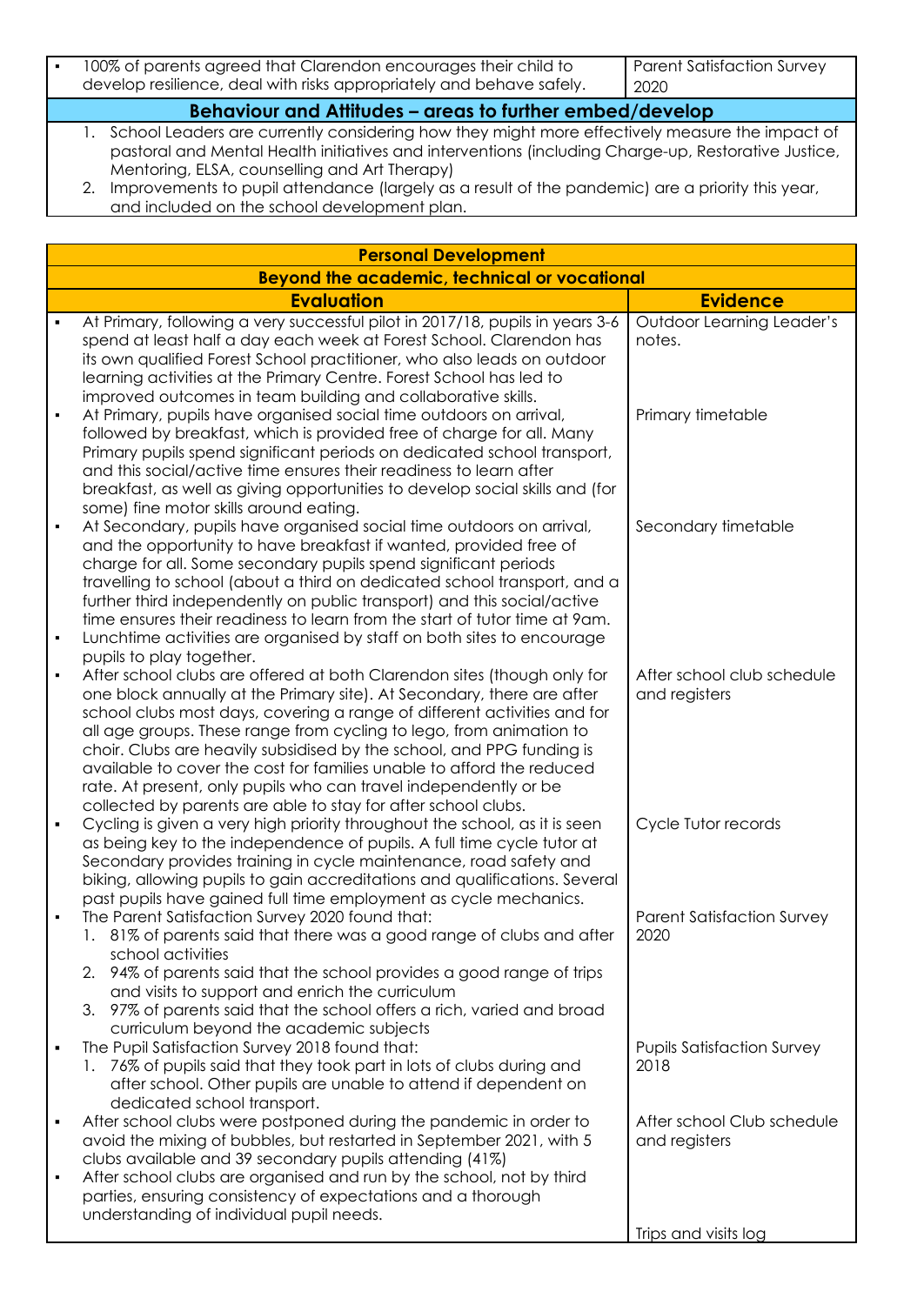| $\blacksquare$<br>$\blacksquare$<br>$\blacksquare$ | Clarendon pupils learn most effectively from seeing, doing and<br>experiencing - and the school actively encourages frequent trips and<br>visits out of school.<br>Clarendon values residential school journeys, and encourages every<br>secondary pupil to participate in activity weeks, our performing arts<br>week or in Outward Bound. At the Primary Centre, an overnight camp<br>for our year 6 pupils is an annual fixture and is the first night away from<br>home for many pupils.<br>KS3 have weekly enrichment afternoons on Fridays, focussed on | Parental feedback, School<br>journey records.<br><b>Enrichment Co-ordinator</b><br>records |
|----------------------------------------------------|---------------------------------------------------------------------------------------------------------------------------------------------------------------------------------------------------------------------------------------------------------------------------------------------------------------------------------------------------------------------------------------------------------------------------------------------------------------------------------------------------------------------------------------------------------------|--------------------------------------------------------------------------------------------|
| $\blacksquare$                                     | developing further pupils' physical, artistic or practical skills. Pupils can<br>choose the activities they wish to complete.<br>At the Secondary Centre, the School Council is very well established<br>and provides opportunities for the pupil voice to be heard. The Council<br>is attended by a Governor, and have a substantial budget each term.                                                                                                                                                                                                       | <b>School Council Minutes</b>                                                              |
| $\blacksquare$                                     | They are instrumental in deciding a programme for our summer fun<br>day, and use some of their budget to fund well-being activities.<br>Secondary pupils are invited to add their views to "The Listener", which<br>provides direct feedback to senior leaders, and gives further ideas from                                                                                                                                                                                                                                                                  | "The Listener"                                                                             |
| ٠                                                  | pupils for improvements they would like to see.<br>In addition to the above, pupils also have some options for the<br>curriculum they will follow in KS4.                                                                                                                                                                                                                                                                                                                                                                                                     | KS4 Options (JK)<br><b>Head of Centre records</b>                                          |
| $\blacksquare$<br>$\blacksquare$                   | At the Gateway Centre, there are reverse inclusion opportunities each<br>lunchtime for some more vulnerable mainstream peers to socialise with<br>Gateway pupils within the Centre.<br>The Gateway runs two homework clubs after school each week to                                                                                                                                                                                                                                                                                                          | Gateway timetable                                                                          |
|                                                    | ensure that pupils are able to keep up with their mainstream peers. All<br>pupils (100%) attend these.                                                                                                                                                                                                                                                                                                                                                                                                                                                        |                                                                                            |
|                                                    | Developing character, keeping healthy                                                                                                                                                                                                                                                                                                                                                                                                                                                                                                                         |                                                                                            |
|                                                    | <b>Evaluation</b>                                                                                                                                                                                                                                                                                                                                                                                                                                                                                                                                             | <b>Evidence</b>                                                                            |
| $\blacksquare$                                     | Mental Health and well-being are given a very high priority in school.<br>Both Clarendon Centres have a dedicated Health and Well-Being<br>lead, as well as trained ELSA support and mental health first-aiders. All<br>Secondary pupils have a 30 minute tutor time before formal lessons<br>begin - as well as an opportunity to read to an adult, this allows time for<br>a "check in" with a trusted adult to discuss any issues of concern and                                                                                                           | Health & Wellbeing Lead<br>records                                                         |
|                                                    | ensure readiness for learning.<br>85% of pupils stated that they had an adult in school that they would<br>feel confident and comfortable talking to about any issue (Pupil<br>Satisfaction Survey 2018). Work has been ongoing since to ensure that<br>all pupils would have a trusted adult in school to talk to.                                                                                                                                                                                                                                           | <b>Pupils Satisfaction Survey</b><br>2018                                                  |
| ٠                                                  | The school uses Zones of Regulation widely to help pupils understand<br>and articulate their emotions, to recognise "triggers" and to avoid<br>them, or to develop and use strategies to regulate their emotional<br>state. The degree of independence with which pupils can do this will<br>depend on their emotional and developmental stages - staff are skilled<br>in guiding pupils to use strategies as independently as possible.                                                                                                                      | Zones of Regulation visuals<br>& minutes of staff meetings/<br>CPD records                 |
| $\blacksquare$                                     | The Primary Centre has an Art Therapist one day each week, and runs<br>a family therapy group for up to 6 pupils and their family members,<br>based on the Marlborough Family Group model, in partnership with<br>"the School and Family Works". Outcomes of the group demonstrate<br>improvements in academic, attendance and wellbeing measures.                                                                                                                                                                                                            | Primary Interventions log<br>(AM)<br><b>Family Group OUtcomes</b><br>documents (VB)        |
| $\blacksquare$                                     | The Secondary Centre has a counsellor one day each week, Art<br>therapy through the Primary Mental Health initiative and two days<br>each week of mentoring, in partnership with KICK Mentors.                                                                                                                                                                                                                                                                                                                                                                | Secondary Interventions log<br>(MVM)                                                       |
| $\blacksquare$                                     | Clarendon pays for one day each week of additional Educational<br>Psychology time, which is usually focussed on pupils displaying<br>significant changes in behaviour or with mental health concerns.                                                                                                                                                                                                                                                                                                                                                         | Head of Centre's records<br>(AM/RC)                                                        |
|                                                    | <b>Preparing for future success</b>                                                                                                                                                                                                                                                                                                                                                                                                                                                                                                                           |                                                                                            |
|                                                    | <b>Evaluation</b>                                                                                                                                                                                                                                                                                                                                                                                                                                                                                                                                             | <b>Evidence</b>                                                                            |
| ٠                                                  | Fostering individual pupil independence is central to our vision and                                                                                                                                                                                                                                                                                                                                                                                                                                                                                          | Staffing model by Centre                                                                   |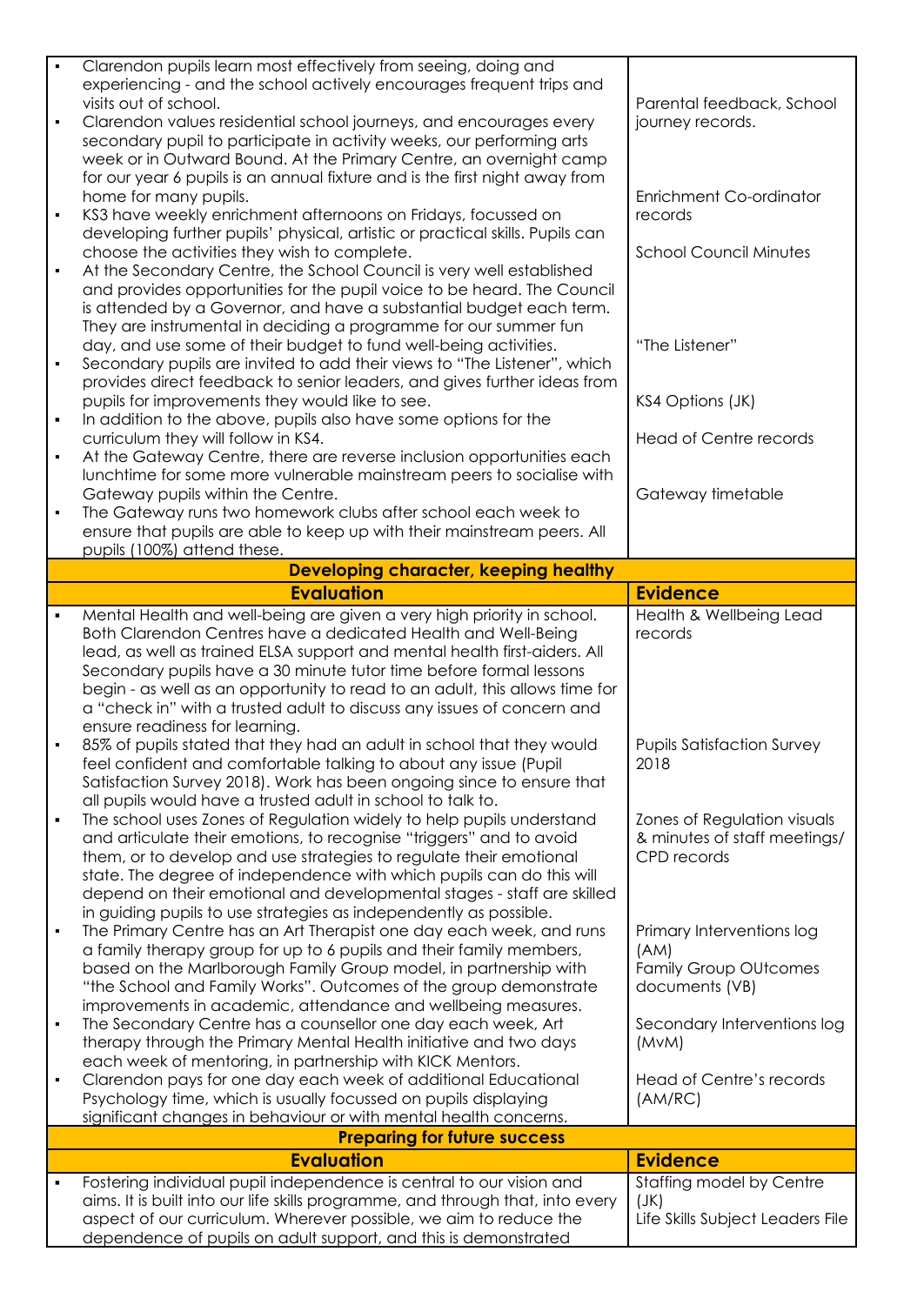|                                                                                                                                                                                                                                                                                                                                                                                                                                                                                                                                                                                                                                                                                                                                                                                                                                     | through our staffing model, and the reduction in supporting staff as<br>pupils progress through the school. Where possible, pupils are taught<br>the strategies to be able to be assertive, and to be able to sort out<br>minor disagreements with minimal adult intervention.                                                                                          | Pastoral Lead's records                                                                   |  |  |
|-------------------------------------------------------------------------------------------------------------------------------------------------------------------------------------------------------------------------------------------------------------------------------------------------------------------------------------------------------------------------------------------------------------------------------------------------------------------------------------------------------------------------------------------------------------------------------------------------------------------------------------------------------------------------------------------------------------------------------------------------------------------------------------------------------------------------------------|-------------------------------------------------------------------------------------------------------------------------------------------------------------------------------------------------------------------------------------------------------------------------------------------------------------------------------------------------------------------------|-------------------------------------------------------------------------------------------|--|--|
|                                                                                                                                                                                                                                                                                                                                                                                                                                                                                                                                                                                                                                                                                                                                                                                                                                     | There is a strong focus on e-safety, and the appropriate use of social<br>media. This is regularly taught and revisited, and annual training is<br>offered to parents/carers in this area, in recognition of the vulnerability<br>of many of our pupils.                                                                                                                | ICT & Computing Subject<br>Leaders File, Parent<br><b>Information Evening</b><br>Schedule |  |  |
|                                                                                                                                                                                                                                                                                                                                                                                                                                                                                                                                                                                                                                                                                                                                                                                                                                     | All year 11 Clarendon pupils spend one day each week at Richmond<br>College as part of their preparation and transition to post 16 education,<br>alongside school staff.                                                                                                                                                                                                | Year 11 timetable                                                                         |  |  |
|                                                                                                                                                                                                                                                                                                                                                                                                                                                                                                                                                                                                                                                                                                                                                                                                                                     | Pupils are prepared for the world of work through effective work<br>related learning, and two blocks of Work Experience (a week in Year<br>10, and two weeks in Year 11). Employer feedback is consistently<br>positive and pupils have been offered direct employment as a result of<br>their placements.                                                              | Work Experience records<br>and Employer Feedback                                          |  |  |
|                                                                                                                                                                                                                                                                                                                                                                                                                                                                                                                                                                                                                                                                                                                                                                                                                                     | <b>Preparing for life in modern Britain</b>                                                                                                                                                                                                                                                                                                                             |                                                                                           |  |  |
|                                                                                                                                                                                                                                                                                                                                                                                                                                                                                                                                                                                                                                                                                                                                                                                                                                     | <b>Evaluation</b>                                                                                                                                                                                                                                                                                                                                                       | <b>Evidence</b>                                                                           |  |  |
|                                                                                                                                                                                                                                                                                                                                                                                                                                                                                                                                                                                                                                                                                                                                                                                                                                     | Equality and diversity are promoted throughout the curriculum.<br>Resources, books and displays are carefully considered to ensure<br>positive representation. Assembly themes and "thoughts for the Week"<br>provide opportunities for discussion/reflection in class groups and<br>across the school and cover protected characteristics, British Values<br>and SMSC. | Curriculum content<br>documents and Assembly<br>themes                                    |  |  |
|                                                                                                                                                                                                                                                                                                                                                                                                                                                                                                                                                                                                                                                                                                                                                                                                                                     | Visits to a variety of places of worship or cultural significance are<br>carefully planned, and preparatory work undertaken with pupils to<br>ensure respectful behaviour.                                                                                                                                                                                              | Trips and Visits log, RE<br>Subject Lead files                                            |  |  |
| Personal Development - areas to further embed/develop                                                                                                                                                                                                                                                                                                                                                                                                                                                                                                                                                                                                                                                                                                                                                                               |                                                                                                                                                                                                                                                                                                                                                                         |                                                                                           |  |  |
| School leaders are actively investigating changes to the school's working day to provide mandatory<br>enrichment activities (beyond the current school day), which would enable the participation of all pupils.<br>As pandemic measures are lifted, leaders are actively encouraging more trips and visits into the local<br>community and further afield. This will include a review of our residential school journeys, and whether<br>more can be provided.<br>Particular consideration is being given to ensuring that enrichment activities, trips and visits are promoting<br>our inclusion, equality and diversity agenda, and promoting fundamental British values.<br>School leaders and Governors are reviewing the diversity of the staff team to ensure that adults in school<br>reflect our pupil cohorts adequately. |                                                                                                                                                                                                                                                                                                                                                                         |                                                                                           |  |  |

| <b>Leadership and Management</b>                                                   |                                                                                                                                                                                                                                                                                                                                                       |                                                               |  |
|------------------------------------------------------------------------------------|-------------------------------------------------------------------------------------------------------------------------------------------------------------------------------------------------------------------------------------------------------------------------------------------------------------------------------------------------------|---------------------------------------------------------------|--|
| High quality, inclusive education & training for all. Learners completing studies. |                                                                                                                                                                                                                                                                                                                                                       |                                                               |  |
|                                                                                    | <b>Evaluation</b>                                                                                                                                                                                                                                                                                                                                     | <b>Evidence</b>                                               |  |
|                                                                                    | School leaders in all settings demonstrate high expectations of pupil<br>behaviour, engagement and attainment. Relationships between school<br>leaders and other colleagues, and with pupils, are warm, respectful<br>and professional.                                                                                                               | Observations, SIP report,<br>annual staff survey.             |  |
|                                                                                    | 84% of pupils stated that the school was well organised and led (pupils<br>Satisfaction Survey 2018)                                                                                                                                                                                                                                                  | Pupil satisfaction survey.                                    |  |
|                                                                                    | 97% of parents/carers stated that the school was well organised and<br>led (Parent Satisfaction Survey 2020)                                                                                                                                                                                                                                          | Parent satisfaction survey.                                   |  |
| $\blacksquare$                                                                     | School leaders provide regular reports on attendance and the number<br>of pupils on roll - no pupil is ever removed from our roll before an<br>alternative placement has been agreed (this is rare, and usually the<br>result of a family moving out of the area, or a child requiring more<br>specialist provision).                                 | HT reports to Governors<br>Attendance data                    |  |
|                                                                                    | Enhancing teaching of the curriculum and use of assessment.                                                                                                                                                                                                                                                                                           |                                                               |  |
|                                                                                    | <b>Evaluation</b>                                                                                                                                                                                                                                                                                                                                     | <b>Evidence</b>                                               |  |
|                                                                                    | The school's CPD budget has seen a substantial increase each year.<br>Staff have free access to online and virtual training through the<br>National College, and regularly access off-site and virtual training<br>through AfC. Specific relevant courses are identified for all individual<br>staff through the appraisal and performance management | CPD records, appraisal &<br>performance<br>management records |  |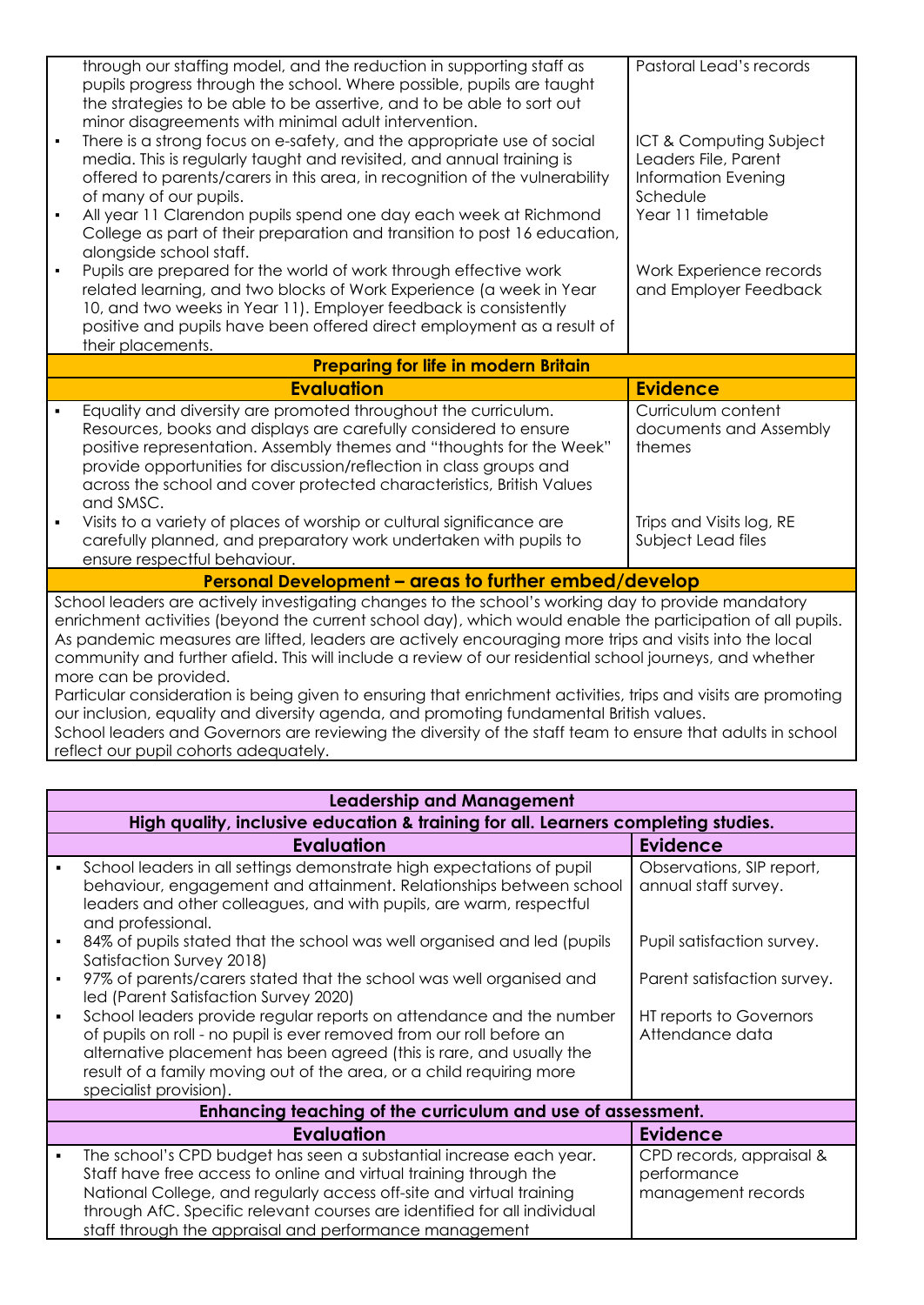|                | programme, or can be applied for outside this process if new priorities        |                                   |
|----------------|--------------------------------------------------------------------------------|-----------------------------------|
|                | emerge.                                                                        |                                   |
| $\blacksquare$ | The Trust is currently investigating membership of the Chartered College       | <b>Trust Board minutes</b>        |
|                | of Teaching for all teaching staff, which would provide more                   |                                   |
|                | opportunities for CPD.                                                         |                                   |
| $\blacksquare$ | The school provides significant in-house training in INSET days and staff      | <b>INSET and staff meeting</b>    |
|                | meetings. Since 2019, these have focussed largely on revising our              | schedules and records.            |
|                | curriculum, and developing our teaching and learning. Both Clarendon           |                                   |
|                | Centres have Senior Leaders responsible for managing the Curriculum            |                                   |
|                |                                                                                |                                   |
|                | and developing Teaching and Learning.                                          |                                   |
| $\blacksquare$ | The school development plan is sharply focused on further developing           | School Development Plan,          |
|                | our pedagogy in line with our revised curriculum.                              | Priorities 1 and 2                |
| $\blacksquare$ | The Trust is keen to disseminate good practice further, and is open to         | Trust ASC Lead records            |
|                | identifying Trust wide positions for existing staff. In 2020 a part-time Trust |                                   |
|                | ASC specialist teacher was appointed from the Clarendon staff to               |                                   |
|                | provide outreach and support to other Trust schools and beyond.                |                                   |
| $\blacksquare$ | In order to demonstrate a closer alignment between our curriculum              | Current Budget, Subject           |
|                | and our budget, and to give middle leaders greater autonomy, subject           | Leaders files                     |
|                | leaders are being trained to be able to manage their own budgets               |                                   |
|                | more effectively, and to place orders themselves. There has been a             |                                   |
|                |                                                                                |                                   |
|                | significant uplift in subject budgets this year to ensure that our newly       |                                   |
|                | revised and developed curriculum is correctly resourced.                       |                                   |
| $\blacksquare$ | In Clarendon's latest Ofsted inspection, Inspectors noted that "You            |                                   |
|                | have created a school where leaders, governors and staff have the              | Ofsted Report, 2019               |
|                | highest ambition for all pupils. They make excellent progress in all           |                                   |
|                | classes and all key stages"                                                    |                                   |
| $\blacksquare$ | The pandemic reduced the opportunity for staff to work collaboratively         |                                   |
|                | across sites. This is a priority for the current academic year, to ensure      | School Development Plan,          |
|                | continuing consistency of expectations, curriculum and provision.              | Priority 2                        |
|                | Community engagement - parents, carers, employers, local services              | inc post school provision         |
|                |                                                                                |                                   |
|                | <b>Evaluation</b>                                                              | <b>Evidence</b>                   |
|                |                                                                                |                                   |
| $\blacksquare$ | The school conducts a formal Parent Satisfaction Survey every three            | <b>Parent Satisfaction Survey</b> |
|                | years. The latest was completed in Spring 2020.                                |                                   |
| $\blacksquare$ | Parents' evenings are held each term. Following the very successful            |                                   |
|                | introduction of virtual meetings during the pandemic, which saw a              | Parent Evening schedule           |
|                | large increase in the number of parents and carers attending, we are           |                                   |
|                |                                                                                |                                   |
| $\blacksquare$ | offering either face to face or virtual meetings in 2021/22.                   |                                   |
|                | Annual reviews are held for every child at least once each academic            | Annual review schedule            |
|                | year. Again, virtual meetings (introduced during the pandemic) have            | and records of parental           |
|                | been successful in securing the attendance of almost all                       | attendance                        |
|                | parents/carers, and we are offering either face to face or virtual             |                                   |
|                | meetings in the current academic year.                                         |                                   |
| $\blacksquare$ | Parental Feedback was actively sought during the pandemic,                     |                                   |
|                | regarding our blended offer. Whilst the school remained open to pupils         | Pandemic Parental                 |
|                | throughout, about a third of pupils were unable to attend due to their         | Feedback (JK)                     |
|                | vulnerability or that of family members. Parental feedback was                 |                                   |
|                | extremely positive about the offer for these pupils, and the school's          |                                   |
|                | support to parents to enable pupils to access the help needed.                 |                                   |
| $\blacksquare$ | The schools' Family Partnership Worker supports families with networking,      |                                   |
|                | form-filling, applications, holiday provision, food bank vouchers etc. 97%     |                                   |
|                |                                                                                |                                   |
|                | of parents agreed that this role supported them to get additional help         | HT report to Governors            |
| $\blacksquare$ | or support (Parent Satisfaction Survey 2020)                                   | includes FSW impact               |
|                | The Executive Headteacher is now providing peer to peer support as a           | <b>Parent Satisfaction Survey</b> |
|                | School Improvement Partner for another MLD school, providing useful            | 2020                              |
|                | networking opportunities for both schools and the chance to work more          |                                   |
|                | collaboratively with another similar school. He has also conducted a           |                                   |
|                | number of local authority reviews of other SEN provisions in the area.         |                                   |
| $\blacksquare$ | The Headship team are represented on the local SEN panel regularly.            |                                   |
| $\blacksquare$ | Senior leaders take an active role in the recruitment of staff beyond the      | <b>SEN Panel schedule</b>         |
|                | immediate school community, including to positions within the local            |                                   |
|                | authority/Achieving for Children, for Headteachers in other schools, for       |                                   |
|                | placements on initial teacher training and for the local ECS/NQT pool.         |                                   |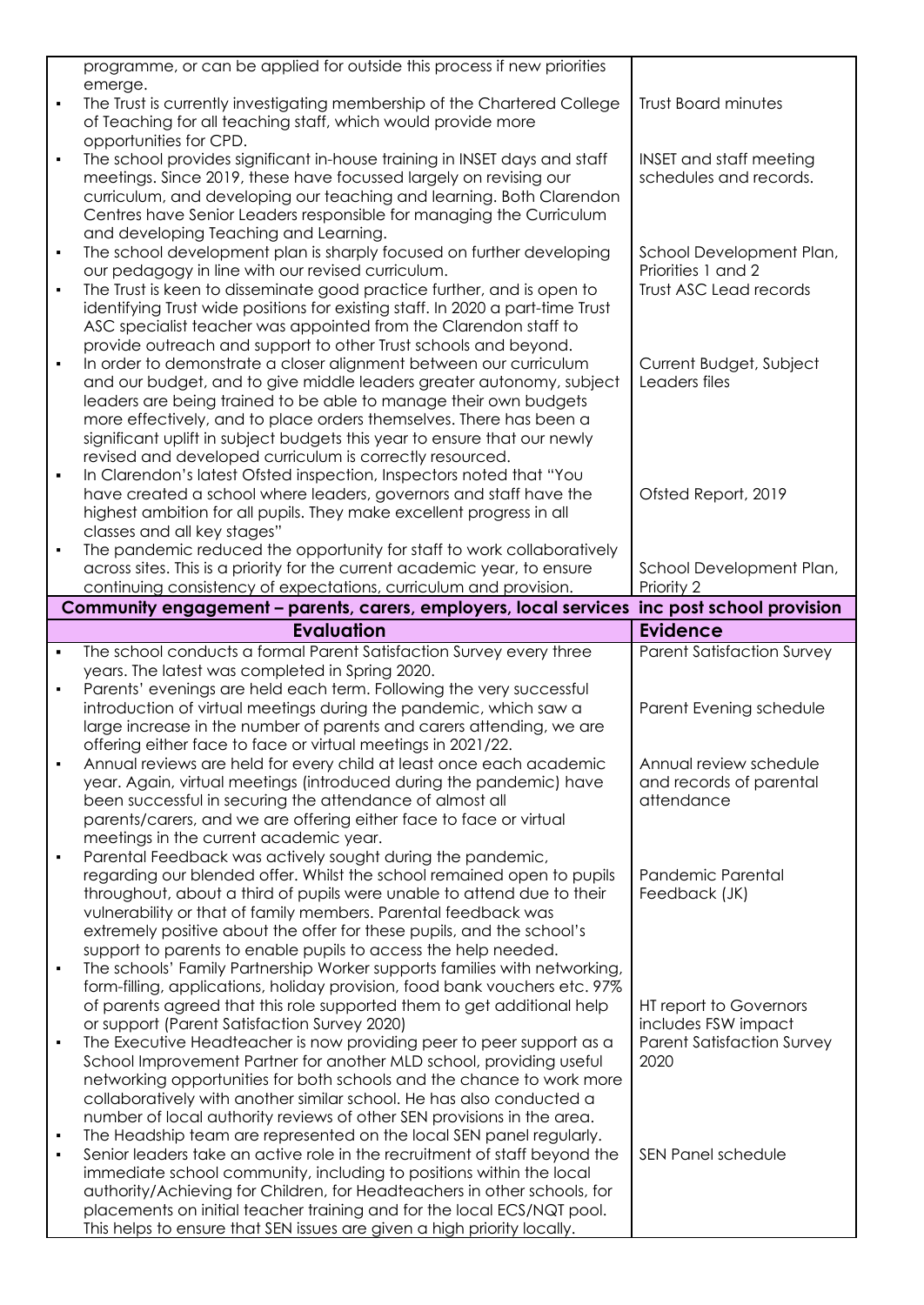| $\blacksquare$ | Clarendon has well established links with a number of local businesses         | Work Experience records           |
|----------------|--------------------------------------------------------------------------------|-----------------------------------|
|                | who offer regular work experience placements for KS4 pupils. The               | and feedback                      |
|                | school is also supported by the Richmond and Kingston Education                |                                   |
|                |                                                                                |                                   |
|                | Business Partnership (RKEBP) who assist with some more                         |                                   |
|                | specialist/supportive work placements.                                         |                                   |
| $\blacksquare$ | This year, the school is actively focussing on developing further links with   | School Development Plan,          |
|                | our local communities. Both Clarendon centres had only been on their           | Priority 5                        |
|                | new sites for about 18 months prior to the pandemic, which had a               |                                   |
|                | negative impact on our community engagement.                                   |                                   |
| $\blacksquare$ | The Executive Headteacher has taken on the role of School                      | SIP reports, records of           |
|                | Improvement Partner for a similar school in a neighbouring authority,          | partnership working.              |
|                | bringing direct benefits to both school as a result of enhanced                |                                   |
|                | partnership working.                                                           |                                   |
|                | Staff engagement, constructive management, workload reduction, support         |                                   |
|                | <b>Evaluation</b>                                                              | <b>Evidence</b>                   |
| $\blacksquare$ | The views of staff are actively sought in an annual staff survey,              | Staff Survey 2021.                |
|                | (previously conducted and analysed by the Local Governing Body,                |                                   |
|                | now by the Trust) in the summer term. At the end of the Autumn term,           |                                   |
|                | Senior leaders respond to any required action points with a "you said,         |                                   |
|                | we did" document.                                                              |                                   |
|                |                                                                                |                                   |
|                | As a result of this year's survey, the Executive Headteacher is now            | Minutes of meetings               |
|                | formally meeting fortnightly with Heads of Centre and will be attending        |                                   |
|                | a Gateway staff meeting to discuss staff-wellbeing. Staff wellbeing            | <b>Staff Wellbeing Suggestion</b> |
|                | suggestion boxes will be placed in each staff room, and staff wellbeing        | <b>Boxes</b>                      |
|                | champions identified on each site to ensure that school leaders are            |                                   |
|                | aware of issues and can identify solutions effectively.                        |                                   |
| $\blacksquare$ | School leaders are well aware that working in our settings can be              | School Development Plan,          |
|                | mentally and physically challenging, and that staff have worked                | Priority 4d                       |
|                | exceptionally hard throughout the pandemic. The Headship team are              |                                   |
|                | actively seeking suggestions to improve staff-wellbeing and reduce any         |                                   |
|                | unnecessary workload. This year's School Development Plan is tightly           |                                   |
|                | focussed on doing the basics well and embedding current initiatives            |                                   |
|                | and good practice, rather than introducing major new projects.                 |                                   |
| $\blacksquare$ | The Trust has recently reviewed the Pay Policy, and made some                  |                                   |
|                | provision for rewarding exceptional contributions from supporting staff.       | Whole Trust Pay Policy            |
|                | The school has an excellent record in staff development. The last six          |                                   |
|                | Deputy Headteachers have all gone on the Headship. Five of our                 |                                   |
|                | qualified teaching staff initially worked at the school in supporting roles    | HR records                        |
|                | (three of these achieving their QTS whilst working at the school). Lead        |                                   |
|                | TA's, HLTAs and Cover Supervisor roles have been introduced, providing         |                                   |
|                | additional career progression for teaching assistants. Staffing is relatively  |                                   |
|                | stable, with minimal annual staff turnover.                                    |                                   |
| $\blacksquare$ | The Trust provides a package of staff wellbeing measures, including            |                                   |
|                | corporate membership of Kew Gardens for all employees, membership              |                                   |
|                | of an Employee Assistance Programme, Employee Cycle Scheme etc.                | HR Employee Benefits              |
|                | Governance effectiveness inc holding Leaders to account                        |                                   |
|                | <b>Evaluation</b>                                                              | <b>Evidence</b>                   |
| $\blacksquare$ | Trustees and Governors complete annual reviews (including reviews of           | Records of Trust and LGB          |
|                | the performance of the Chairs) and skills audits to ensure that they           | Reviews and Skills Audits         |
|                | clearly understand their roles and responsibilities, and that they have        |                                   |
|                | the necessary range of skills and expertise to fulfil their roles effectively. |                                   |
|                | This information then informs future appointments to the Boards.               |                                   |
|                | Since 2020, the Auriga Academy Trust has provided significantly more           | CEO schedule and reports          |
|                | CEO time. This has enabled the CEO to be a very visible presence in all        |                                   |
|                | Trust schools, and to provide additional monitoring, support and               |                                   |
|                |                                                                                |                                   |
|                | challenge to school leaders. Trust Headteachers meet fortnightly to            |                                   |
|                | discuss issues common to the schools, ensuring that the schools are            |                                   |
|                | working more efficiently together.                                             |                                   |
| ٠              | The Clarendon Local Governing Body hold an annual strategy event               | Minutes of the 2021 LGB           |
|                | with school leaders, to discuss progress towards the current year's SDP        | Strategy Event.                   |
|                | and to agree priorities for the following year. New priorities will also       | School Development Plan           |
|                | include any identified by the CEO and the Trust as being common to all         |                                   |
|                | schools across the Trust, to maximise synergies between schools.               |                                   |